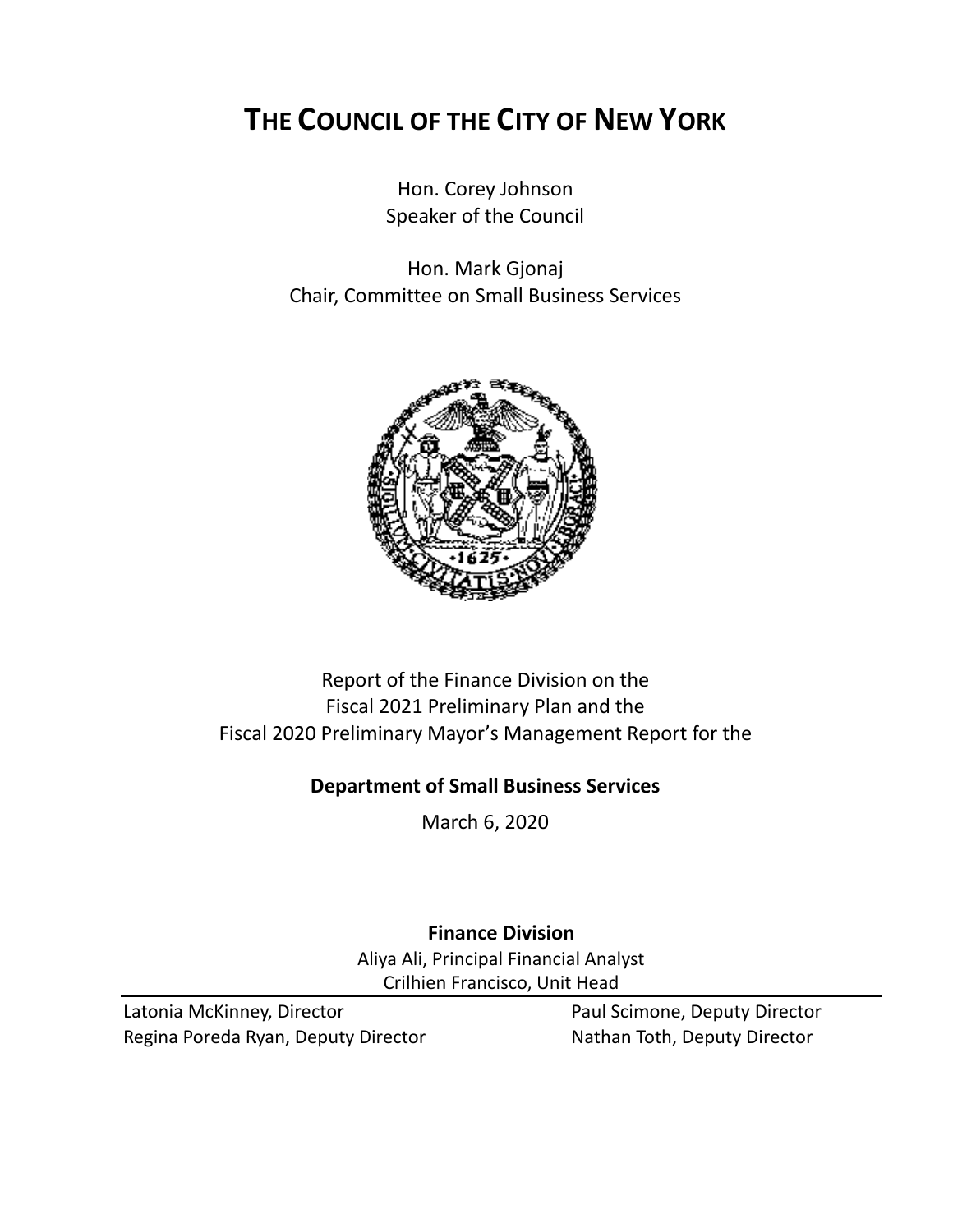# **Table of Contents**

| Workforce Development: Program Management, Training and One Stop Centers18 |  |
|----------------------------------------------------------------------------|--|
|                                                                            |  |
|                                                                            |  |
|                                                                            |  |
|                                                                            |  |
|                                                                            |  |
|                                                                            |  |
|                                                                            |  |
|                                                                            |  |
|                                                                            |  |
|                                                                            |  |
|                                                                            |  |
|                                                                            |  |
|                                                                            |  |
|                                                                            |  |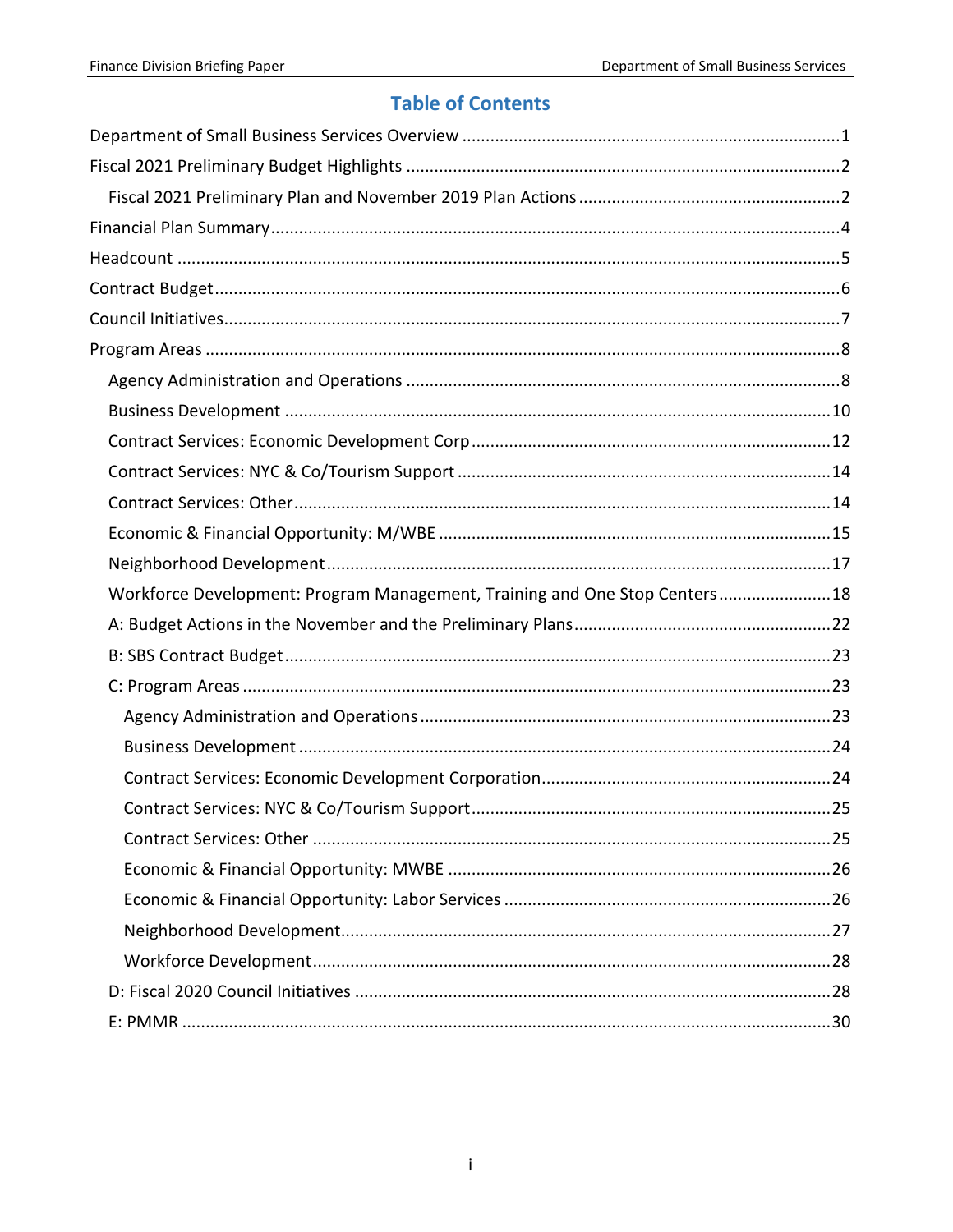# <span id="page-2-0"></span>**Department of Small Business Services Overview**

The Department of Small Business Services (SBS or the Department) makes it easier for businesses in New York City to start, grow and thrive by providing direct assistance to business owners, fostering neighborhood development in commercial districts and linking employers to a skilled and qualified workforce.



#### **SBS' activities include:**

- Helping businesses start, operate and expand in New York City;
- Providing the City's jobseekers with a full array of employment services including career advisement, job search counseling, skills training, and job placement through the [Workforce1](http://www.nyc.gov/workforce1)  [Career Centers;](http://www.nyc.gov/workforce1)
- Investing in New York City's Commercial Districts;
- Having oversight of the City's 76 Business Improvement Districts (BIDs), the largest network in the country investing more than \$148 million annually in programs and services for neighborhoods across the five boroughs;
- Promoting Opportunities for Minority and Women-Owned Businesses;
- Promoting Immigrant Business Initiative; and
- Overseeing the contract-monitoring program under Executive Order 50, which ensures job opportunities generated through City contracts are available to all qualified persons by helping contractors implement fair employment practices, policies, and procedures while supporting them in their efforts to increase the representation of minorities and women in their workforce.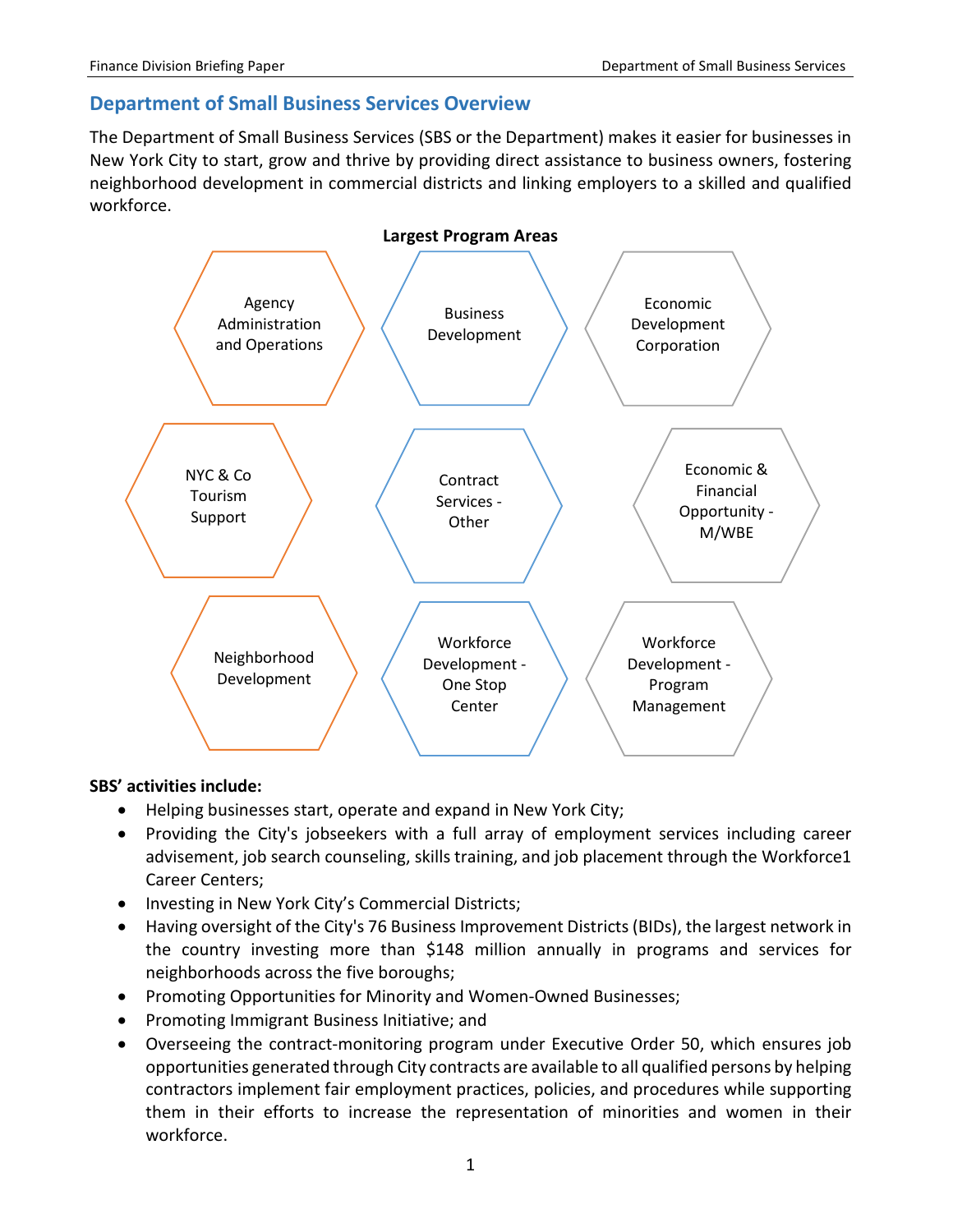# <span id="page-3-0"></span>**Fiscal 2021 Preliminary Budget Highlights**

The Department of Small Business Services' Fiscal 2021 Preliminary Budget totals \$162.5 million, with \$27.9 million proposed for Personal Services (PS) to support 301 full-time employees. The Department's Fiscal 2021 Preliminary Budget is \$73.7 million, or 31.2 percent less than the Fiscal 2020 Adopted Budget of \$236.2 million. This decrease in SBS' budget reflects the \$71.8 million decline in its Other than Personal Services (OTPS) budget and \$1.9 million decline in the Personal Services (PS) budget.





# <span id="page-3-1"></span>**Fiscal 2021 Preliminary Plan and November 2019 Plan Actions**

## *New Needs*

The Fiscal 2021 Preliminary Plan includes \$18.9 million in Fiscal 2020 and \$200,000 in Fiscal 2021 in new needs, and the November 2019 Plan includes \$622,208 in both Fiscal 2020 and Fiscal 2021 in new needs.

- **Brick Village Demolition.** The Fiscal 2021 Preliminary Plan includes \$137,000 in Fiscal 2020 for the demolition of nine buildings in Brick Village in Governor's Island.
- **Disparity Study.** The Fiscal 2021 Preliminary Plan includes \$200,000 in Fiscal 2021, \$800,000 in Fiscal 2022 and \$500,000 in Fiscal 2023 for a Disparity Study. Local Law 1 requires that every two years a review be conducted of the availability and contract utilization of firms by industry classification and minority group.
- **NYC School Bus Grant Program - Employee Protection Provisions.** The Fiscal 2021 Preliminary Plan includes \$18.5 million in City funds for Fiscal 2020 to support the employment of experienced school bus workers impacted by changes in the Department of Education's contracts for school bus transportation. The program was authorized by Local Law 44 of 2014, which the Council enacted at the request of the de Blasio Administration. The legislation authorized SBS to establish a grant program in relation to the employment of school bus drivers, attendants, dispatchers and mechanics that contracted with DOE to provide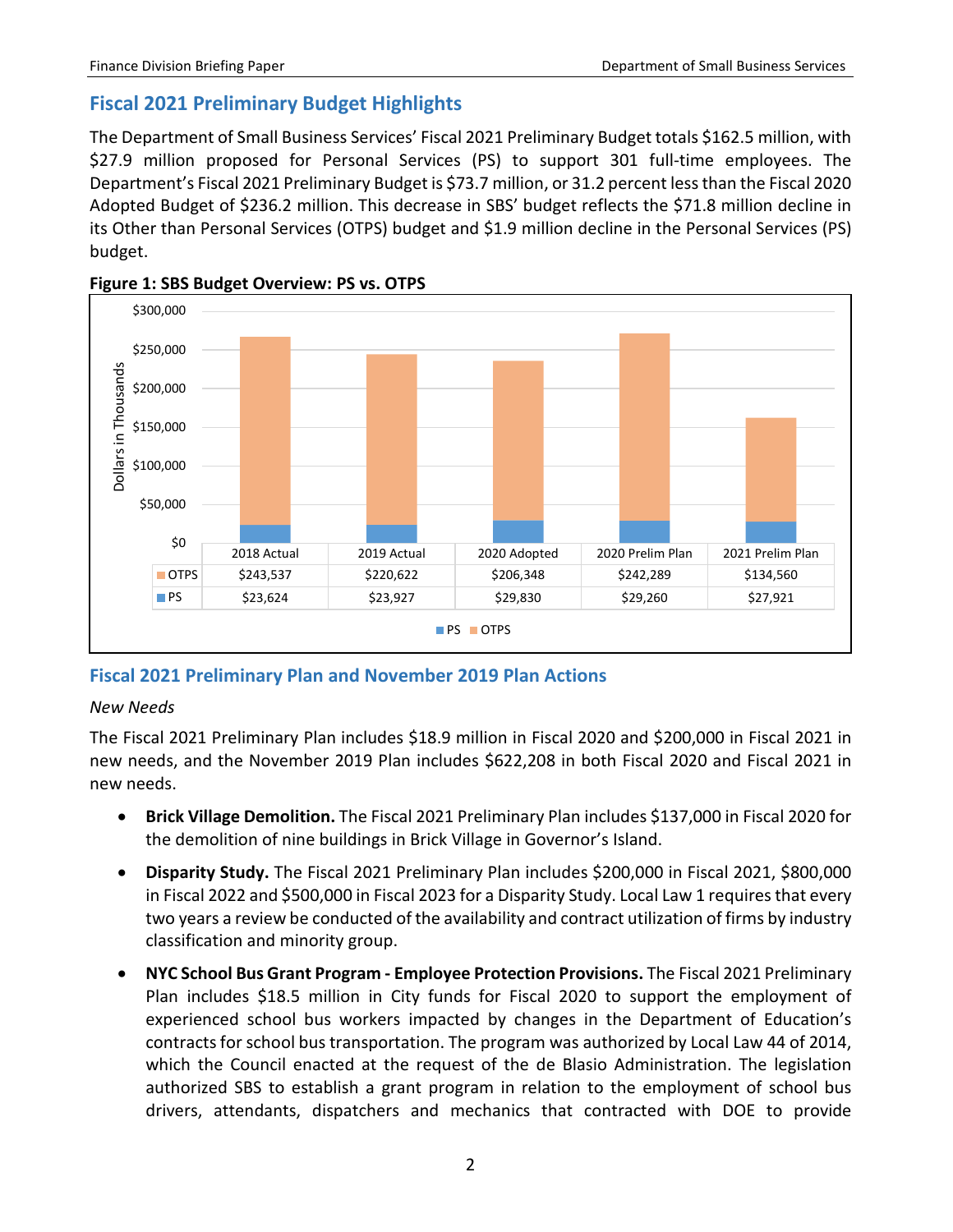transportation services to K-12 students. The Local Law expired on December 31, 2015. The funding in the past has supported one firm – Reliant Transportation.

- **Maritime Inspections.** The Fiscal 2021 Preliminary Plan includes \$300,000 in Fiscal 2020 to inspect Maritime infrastructure in Governor's Island.
- **Funding for the Indirect Cost Rate Initiative**. The November 2019 Plan includes \$622,208 in Fiscal 2020 to Fiscal 2023 for a citywide initiative to help its nonprofit contractors cover their indirect costs. This initiative standardizes cost definitions, indirect cost rate calculations and indirect cost rate claiming policies for health and human service contracts. Providers have over 12 months to establish and claim an indirect cost rate and make a funding request. The funding initiative covers all payment models, including rate-based, fee-based and milestone contracts.

## *Other Adjustments*

The Fiscal 2021 Preliminary Plan includes an increase of \$1.6 million in other adjustments in Fiscal 2020 and a decrease of \$464,000 in Fiscal 2021 in other adjustments.

- **Brooklyn Navy Yard (BNY) Sink Hole Assessment.** The Fiscal 2021 Preliminary Plan includes \$41,500 in Fiscal 2020 to study and propose solutions to repair several sinkholes at the BNY in order to restore full load-bearing capacity to the area and improve vehicular and pedestrian safety.
- **Re-estimates.** The Fiscal 2021 Preliminary Plan includes decreases in PS costs in the amount of \$319,000 and the November 2019 Plan includes re-estimates in PS costs in the amount of \$650,000 in Fiscal 2020 due to vacant positions.
- **Center for Economic Opportunity.** The Fiscal 2021 Preliminary Plan includes \$2 million in Fiscal 2020 for Center of Economic Opportunity Training OTPS budget.
- **The NYC Young Men's Initiative.** The November 2019 Plan includes \$1 million in Fiscal 2020 and \$300,000 in Fiscal 2021 for the NYC Young Men's Initiative. The mission of the initiative is to develop and champion policies, programs, and partnerships that holistically support the success of young men of color throughout NYC. This funding will be used for training programs to increase high paying permanent jobs for vulnerable New Yorkers and job placement opportunities in the construction and industrial sector for young men of color.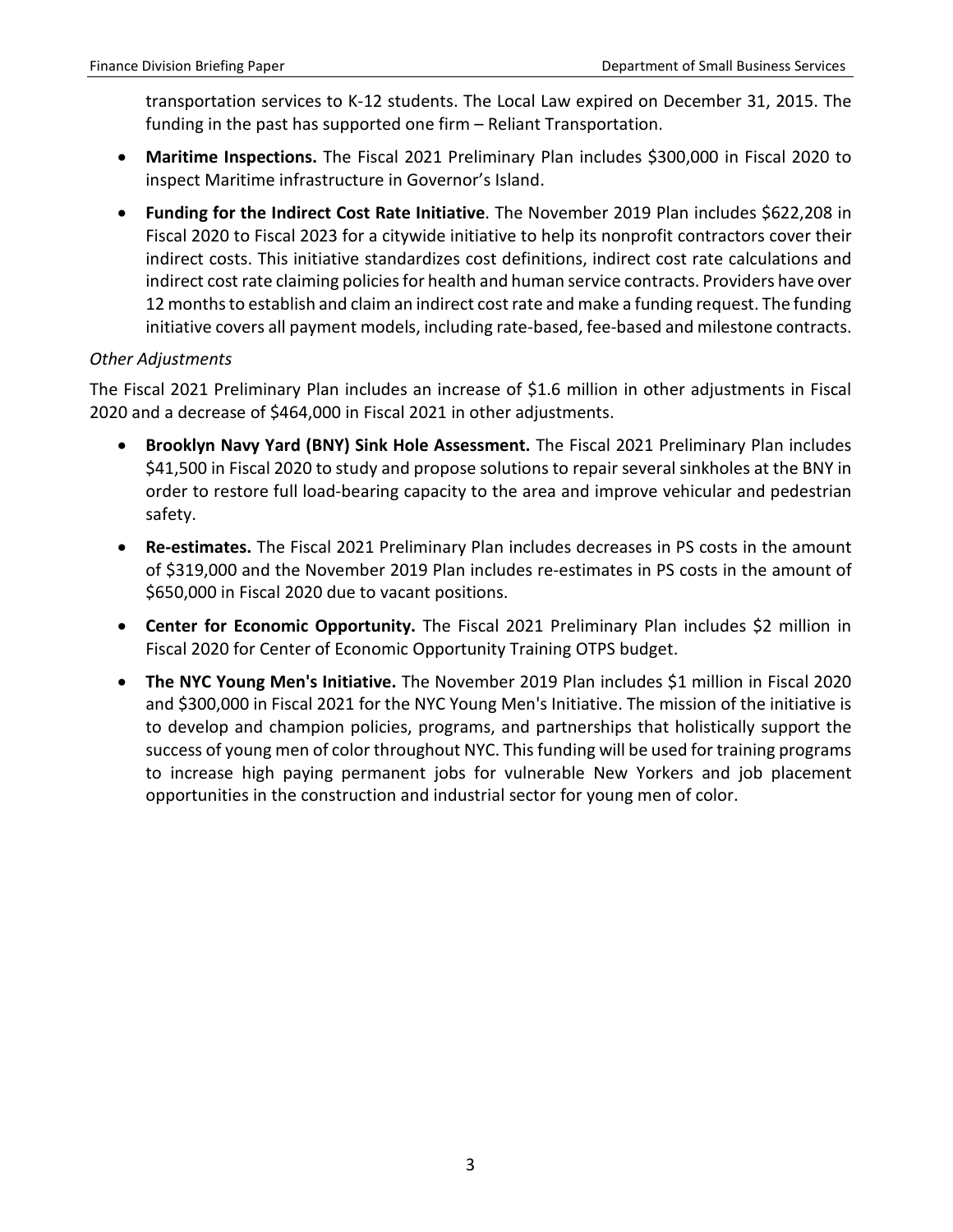## <span id="page-5-0"></span>**Financial Plan Summary**

In addition to City tax-levy funds, the Department of Small Business Services receives federal and State categorical grants. The Department's Fiscal 2021 Preliminary Budget is spread across nine programs areas, some of which some are directly related to services that SBS provides, while others represent the expense budgets of some mayoral offices and non-City agencies, including the New York City New York City Economic Development Corporation (NYCEDC); ; New York City and Company (NYC & Co.); the Center for Economic Opportunity (CEO); and the Trust for Governor's Island (TGI). The Mayor's Office of Industrial and Manufacturing Businesses program area has been combined with the Business Development program area. The expense budget and funding for these mayoral offices and non-City agencies flow through the contract budget of SBS.

| <b>SBS Financial Summary</b>        |           |           |           |                         |           |             |
|-------------------------------------|-----------|-----------|-----------|-------------------------|-----------|-------------|
| <b>Dollars in Thousands</b>         |           |           |           |                         |           |             |
|                                     | 2018      | 2019      | 2020      | <b>Preliminary Plan</b> |           | *Difference |
|                                     | Actual    | Actual    | Adopted   | 2020                    | 2021      | 2020 - 2021 |
| <b>Spending</b>                     |           |           |           |                         |           |             |
| <b>Personal Services</b>            | \$23,624  | \$23,927  | \$29,830  | \$29,260                | \$27,921  | (51,909)    |
| <b>Other Than Personal Services</b> | 243,537   | 220,622   | 206,348   | 242,289                 | 134,560   | (71,788)    |
| <b>TOTAL</b>                        | \$267,161 | \$244,549 | \$236,178 | \$271,548               | \$162,481 | (\$73,697)  |
| <b>Budget by Program Area</b>       |           |           |           |                         |           |             |
| <b>Agency Admin and Operations</b>  | \$14,671  | \$15,171  | \$13,951  | \$13,854                | \$13,676  | (5275)      |
| <b>Business Development</b>         | 70,904    | 59,671    | 21,595    | 48,657                  | 10,530    | ( \$11,064) |
| <b>Economic Development Corp</b>    | 62,648    | 56,489    | 40,016    | 51,195                  | 27,659    | (512, 357)  |
| NYC&Co / Tourism Support            | 21,162    | 20,950    | 21,162    | 21,162                  | 21,162    | \$0         |
| <b>Contract Svcs: Other</b>         | 18,584    | 16,692    | 16,260    | 16,739                  | 15,109    | (51, 151)   |
| Econ & Financial Opt: M/WBE         | 7,157     | 7,041     | 8,903     | 9,145                   | 7,079     | (51,824)    |
| Econ & Financial Opt: Labor Svcs    | 149       | 0         | 0         | 0                       | 0         | \$0         |
| Neighborhood Development            | 10,272    | 11,158    | 18,610    | 11,866                  | 7,185     | ( \$11,424) |
| <b>Workforce Development</b>        | 61,614    | 57,377    | 95,682    | 98,932                  | 60,081    | ( \$35,601) |
| <b>TOTAL</b>                        | \$267,161 | \$244,549 | \$236,178 | \$271,548               | \$162,481 | (573, 697)  |
| <b>Funding</b>                      |           |           |           |                         |           |             |
| City Funds                          |           |           | \$181,286 | \$202,963               | \$111,787 | (569, 499)  |
| <b>Other Categorical</b>            |           |           | 630       | 425                     | 364       | (266)       |
| State                               |           |           | 2,041     | 2,050                   | 2,000     | (41)        |
| Federal - Community Development     |           |           | 11,414    | 12,847                  | 8,904     | (2,510)     |
| Federal - Other                     |           |           | 40,248    | 48,013                  | 38,867    | (1, 381)    |
| Intra City                          |           |           | 560       | 5,250                   | 560       | 0           |
| <b>TOTAL</b>                        | \$267,161 | \$244,549 | \$236,178 | \$271,548               | \$162,481 | (573, 697)  |
| <b>Budgeted Headcount</b>           |           |           |           |                         |           |             |
| Full-Time Positions - Civilian      | 256       | 288       | 323       | 324                     | 301       | (22)        |
| <b>TOTAL</b>                        | 56        | 288       | 323       | 324                     | 301       | (22)        |

#### **Table 1: SBS Financial Summary**

*\*The difference of Fiscal 2020 Adopted Budget compared to Fiscal 2021 Preliminary Budget.*

The Department's Fiscal 2021 Preliminary Budget is decreasing by \$73.7 million across all program areas, when compared to the Fiscal 2020 Adopted Budget. This overall decrease is driven by a range of factors, including the reduction in economic development contract services and the absence of one-time City Council discretionary funding. The Department's Fiscal 2021 Preliminary Budget includes a net decrease of 22 full-time positions when compared to the Fiscal 2020 Adopted Budget.

As shown in Figure 2, SBS' budget is largely focused on two general program areas: (1) Contract Services - which funds contracts with the NYC Economic Development Corporation (NYCEDC) , NYC &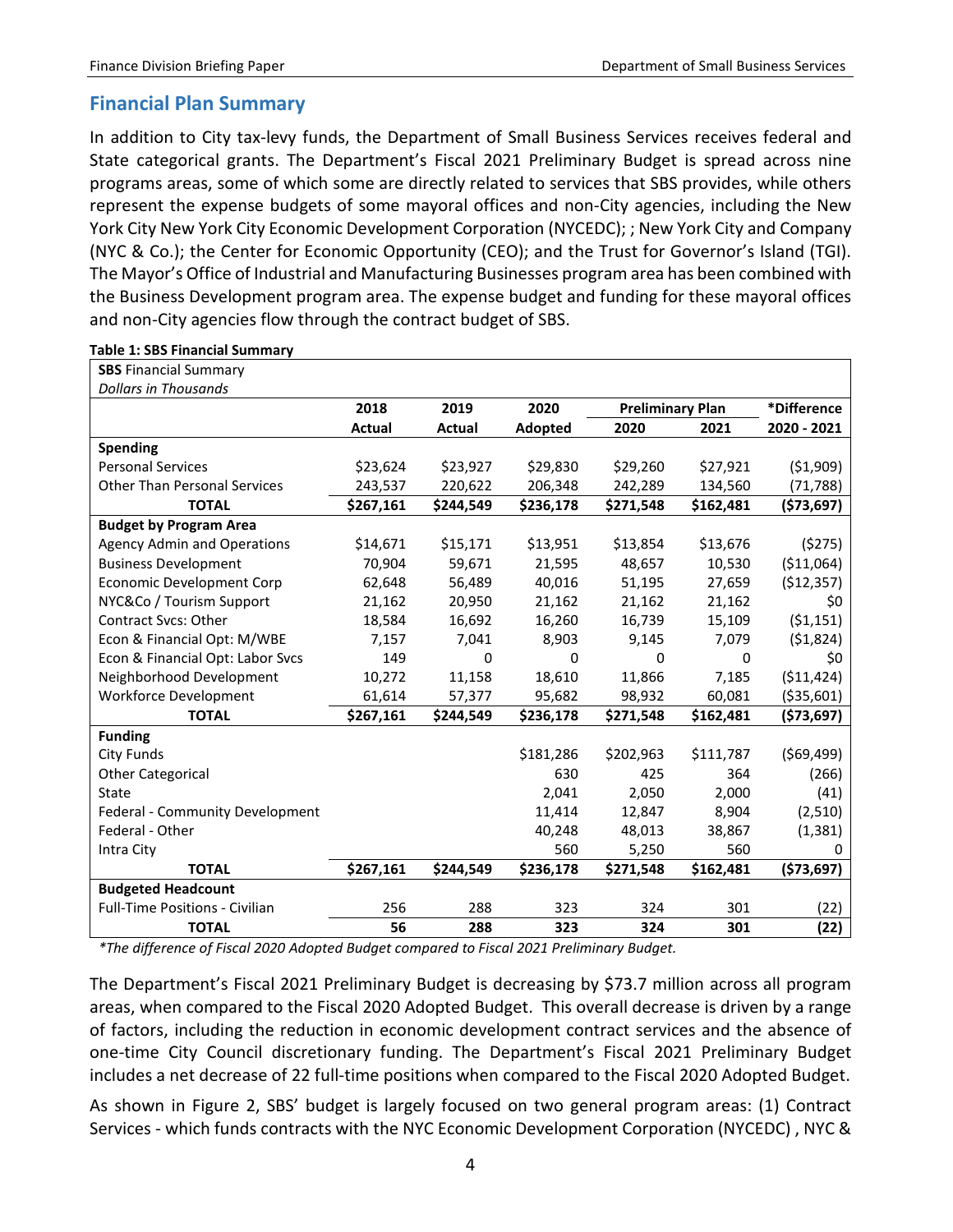Company, and other not-for-profit and non-City agencies; and (2) Workforce Development - which funds the City's Workforce One Stop Centers, program management, training and the Workforce Investment Board. Together, these program areas comprise approximately 76 percent of the agency's budget.



**Figure 2: Fiscal 2021 Budget Breakdown by Program Area**

As shown in the figure below, SBS' budget is largely funded by City funds, which comprises 69 percent of the budget followed by federal funds at 30 percent.



**Figure 3: Fiscal 2021 Funding Sources**

## <span id="page-6-0"></span>**Headcount**

The Department's Fiscal 2021 Preliminary Budget provides funding for 301 full-time positions across all divisions, which is 22 positions or approximately seven percent less than the headcount at the Fiscal 2020 Adopted Budget.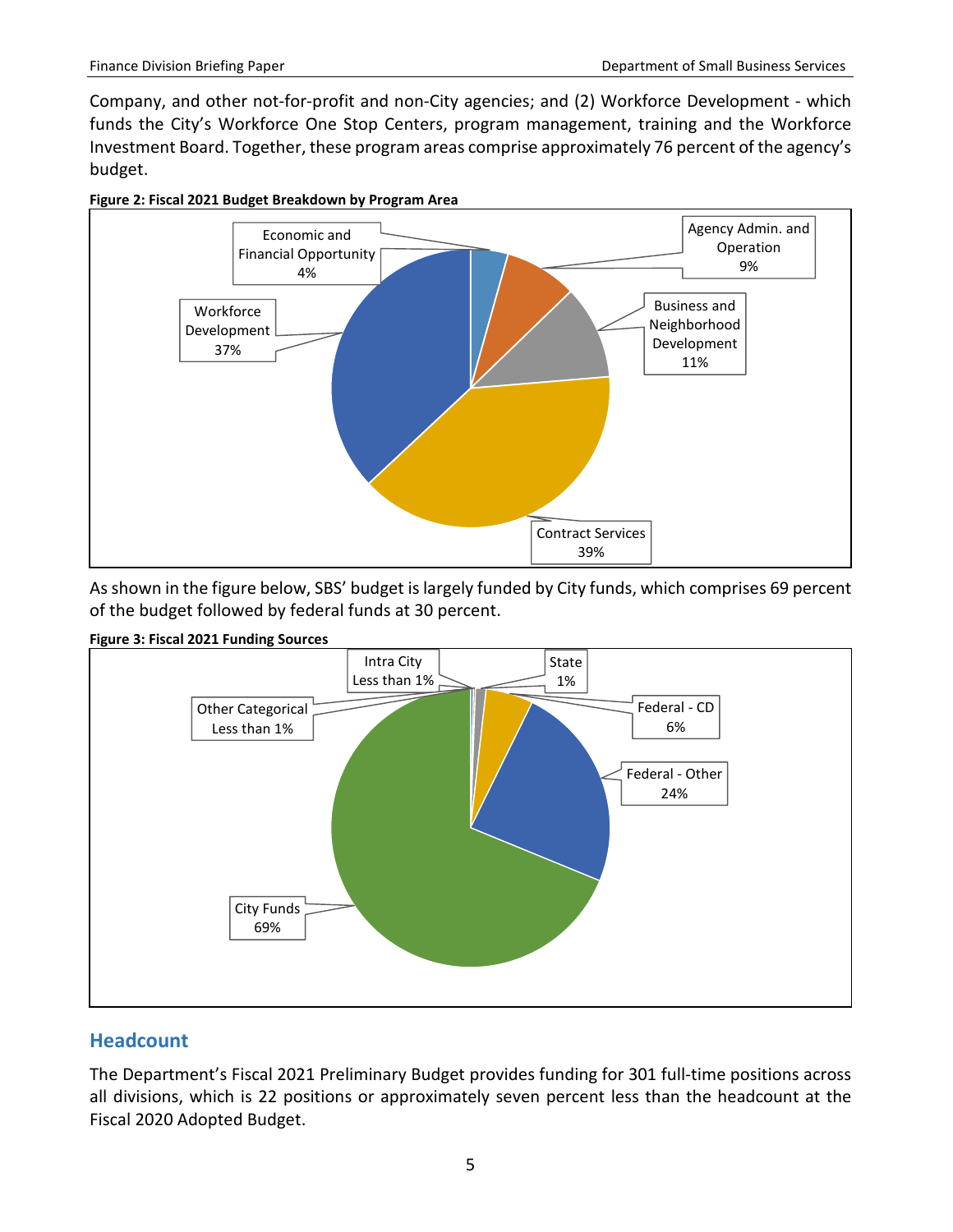#### **Figure 4: Fiscal 2021 PS Budget and Headcount**



In Fiscal 2021, SBS had a decrease of 22 positions when compared to the Fiscal 2020 Adopted Plan. Below is a table breaking down the changes by program.

| <b>Program/Action</b>                                                                  | <b>Headcount</b><br><b>Changes</b> |
|----------------------------------------------------------------------------------------|------------------------------------|
| <b>Agency Hiring Freeze</b>                                                            | (3)                                |
| Career Pathway                                                                         | (13)                               |
| Green Jobs Corps                                                                       | (2)                                |
| CUNY 2x Tech 100k Jobs Program                                                         | (1)                                |
| Center For Economic Opportunity (CEO) Initiatives                                      | (2)                                |
| Mayor's Office of Preservation & Development (MOPD) NYC at Work ICD Collaboratives LLC | $\left( 1\right)$                  |
| <b>Net Decrease</b>                                                                    | (22)                               |

## <span id="page-7-0"></span>**Contract Budget**

The New York City Charter mandates the preparation of a Contract Budget to identify expenditures for contractual services, which are defined as any technical, consultant, or personal service provided to the City by means of a contract. The Contract Budget is actually a subset of the Other Than Personal Services (OTPS) portion of the City's expense budget. The Administration prepares a contract budget twice each fiscal year. In January, it is prepared with the Departmental Estimates and in late April it is submitted to the Council with the Executive Budget.

The City's total proposed Contract Budget is \$17 billion in Fiscal 2021, which is \$300 million less than the Fiscal 2020 Adopted Budget of \$17.3 billion. By comparison, SBS' \$125 million contract budget for Fiscal 2021 is \$71.8 million, or 36.5 percent less than its Fiscal 2020 Adopted Contract Budget of \$196.7 million.

Significant changes in SBS' Fiscal 2021 Preliminary Contract Budget can be attributed to decline in economic development contracts and the absence of one-time Council funds.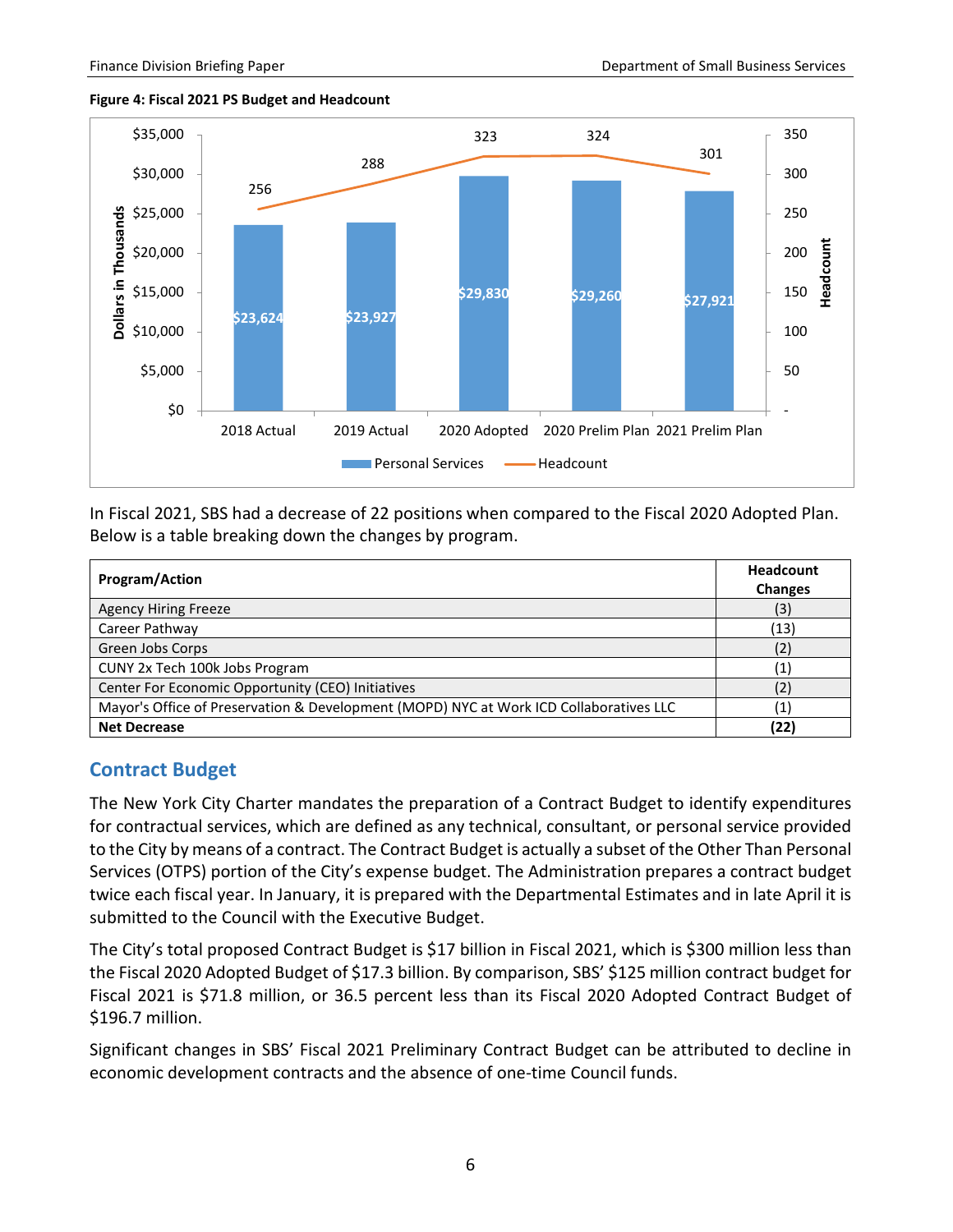The charts below illustrate the contract budget trend for the agency over the years, while Appendix B provides a breakdown of the agency's Fiscal 2021 Preliminary and Fiscal 2020 Adopted Contract Budgets.





#### **Figure 6: Total and Contract Budget Trends**



## <span id="page-8-0"></span>**Council Initiatives**

The Council's Small Business Services and Workforce Development initiatives support the formation and growth of the City's small businesses and promote neighborhood development, as well as workforce development. These initiatives build on the services offered to the business community to reach a wider and more diverse range of small businesses and workers, particularly in emerging employment areas such as worker run cooperatives and green and technology jobs.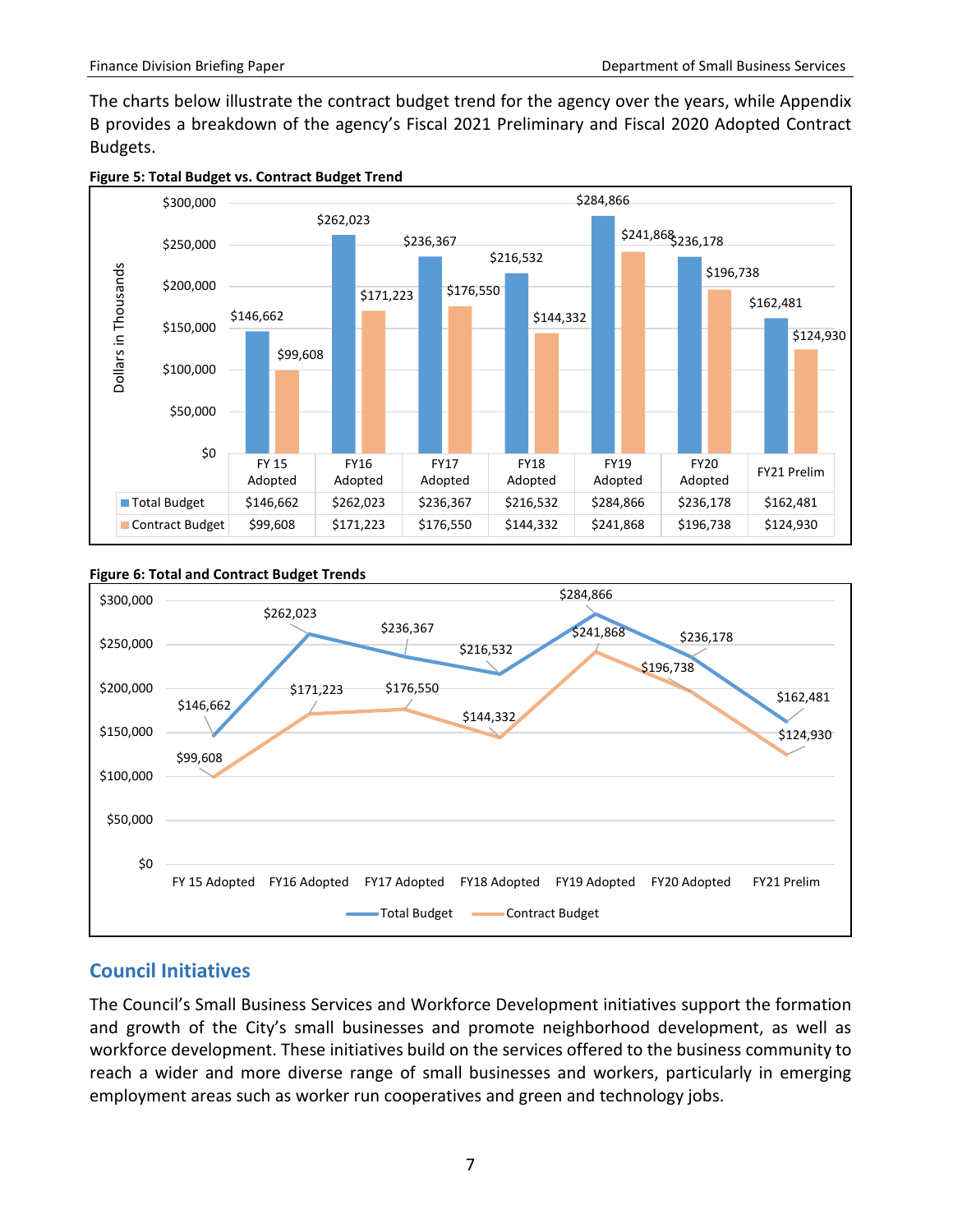At Fiscal 2020 adoption, the City Council added \$24.4 million to SBS' Fiscal 2020 budget for the Council's Small Business Services and Workforce Development initiatives.

This amount represented around ten percent of the Department's Fiscal 2020 Adopted Budget.

The table on the right further shows a breakdown of the funds by initiative and Appendix D provides a description of each of these initiatives.

| <b>Fiscal 2020 Council Changes at Adoption</b>     |          |  |  |  |  |  |  |
|----------------------------------------------------|----------|--|--|--|--|--|--|
| Dollars in Thousands                               |          |  |  |  |  |  |  |
| <b>Council Initiatives</b>                         |          |  |  |  |  |  |  |
| Chamber on the Go and Small Business Assistance    | \$1,889  |  |  |  |  |  |  |
| <b>Construction Site Safety Training</b>           | 1,100    |  |  |  |  |  |  |
| Day Laborer Workforce Initiative                   | 2,970    |  |  |  |  |  |  |
| Job Placement for Veterans                         | 200      |  |  |  |  |  |  |
| Job Training and Placement Initiative              | 7,899    |  |  |  |  |  |  |
| Made in NYC                                        | 850      |  |  |  |  |  |  |
| <b>MWBE Leadership Associations</b>                | 600      |  |  |  |  |  |  |
| Neighborhood Development Grant Initiative          | 2,040    |  |  |  |  |  |  |
| Worker Cooperative Business Development Initiative | 3,609    |  |  |  |  |  |  |
| <b>NYC Cleanup</b>                                 | 215      |  |  |  |  |  |  |
| Anti-Poverty/Local/ Speaker's Initiative/Boro      | 3,069    |  |  |  |  |  |  |
| ΤΟΤΑL                                              | \$24,441 |  |  |  |  |  |  |

## <span id="page-9-0"></span>**Program Areas**

SBS' budget is spread across nine programs areas some of which are program areas directly related to services that SBS provides while others represent the expense budget of some Mayoral Office and non-City agencies, including the NYCEDC; New York City and Company (NYC & Co.); the Center for Economic Opportunity (CEO); and the Trust for Governor's Island (TGI).

The expense budget and funding for these mayoral offices and non-City agencies flow through the contract budget of SBS. SBS' budget is largely focused on two general program areas: (1) Contract Services (which funds contracts with the NYCEDC, NYC & Company, and other not-for-profit and non-City agencies); and (2) Workforce Development (which funds the City's Workforce One Stop Centers, program management, training and the Workforce Investment Board). Together, these program areas comprise approximately 76 percent of the agency's budget.

## <span id="page-9-1"></span>**Agency Administration and Operations**

The Administration and Operations program area includes executive and administrative personnel across all program areas, who provide capacity for the Department to function.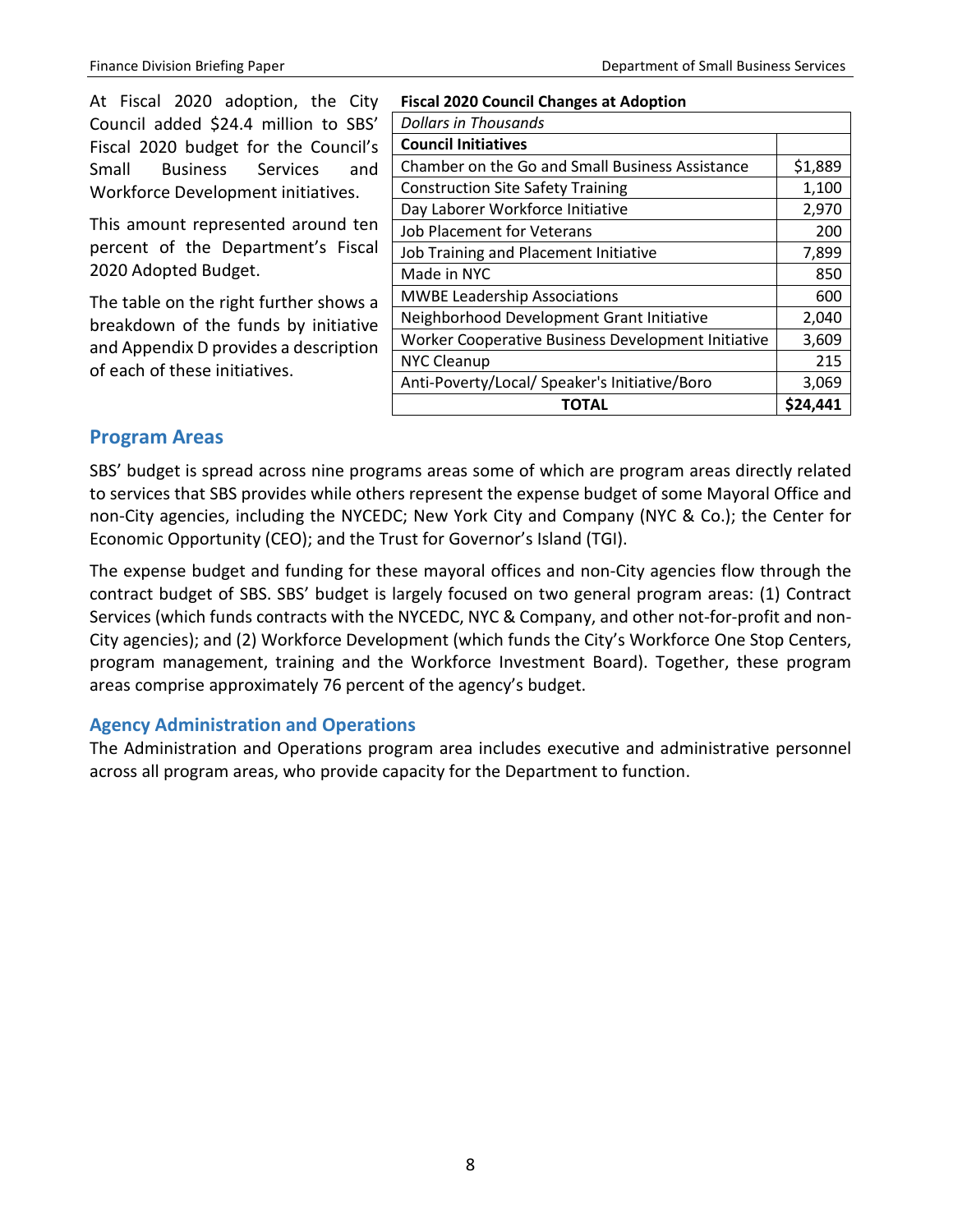



The Department's Fiscal 2021 Preliminary Budget includes \$13.7 million for Agency Administration and Operations, which is \$275,000 or nearly two percent less than the Fiscal 2020 Adopted Budget. The proposed budget for this program area represents eight percent of SBS' total proposed budget for Fiscal 2021. This program area is funded primarily through City funds, which makes up 62 percent of the budget as illustrated in the chart below. The funding decrease for this program area is due to various changes in the Department's OTPS budget to cover general expenses for various initiatives.

The \$275,000 decline is attributed largely to \$484,000 in telecommunication funds not yet reflected in the budget and a decline of \$311,000 in workforce innovation and opportunity act programs offset by nonprofit indirect rates at \$368,000 and agency operation realignment at \$222,000.



**Figure 8: Agency Administration and Operations – Fiscal 2021 Preliminary Budget Funding Sources**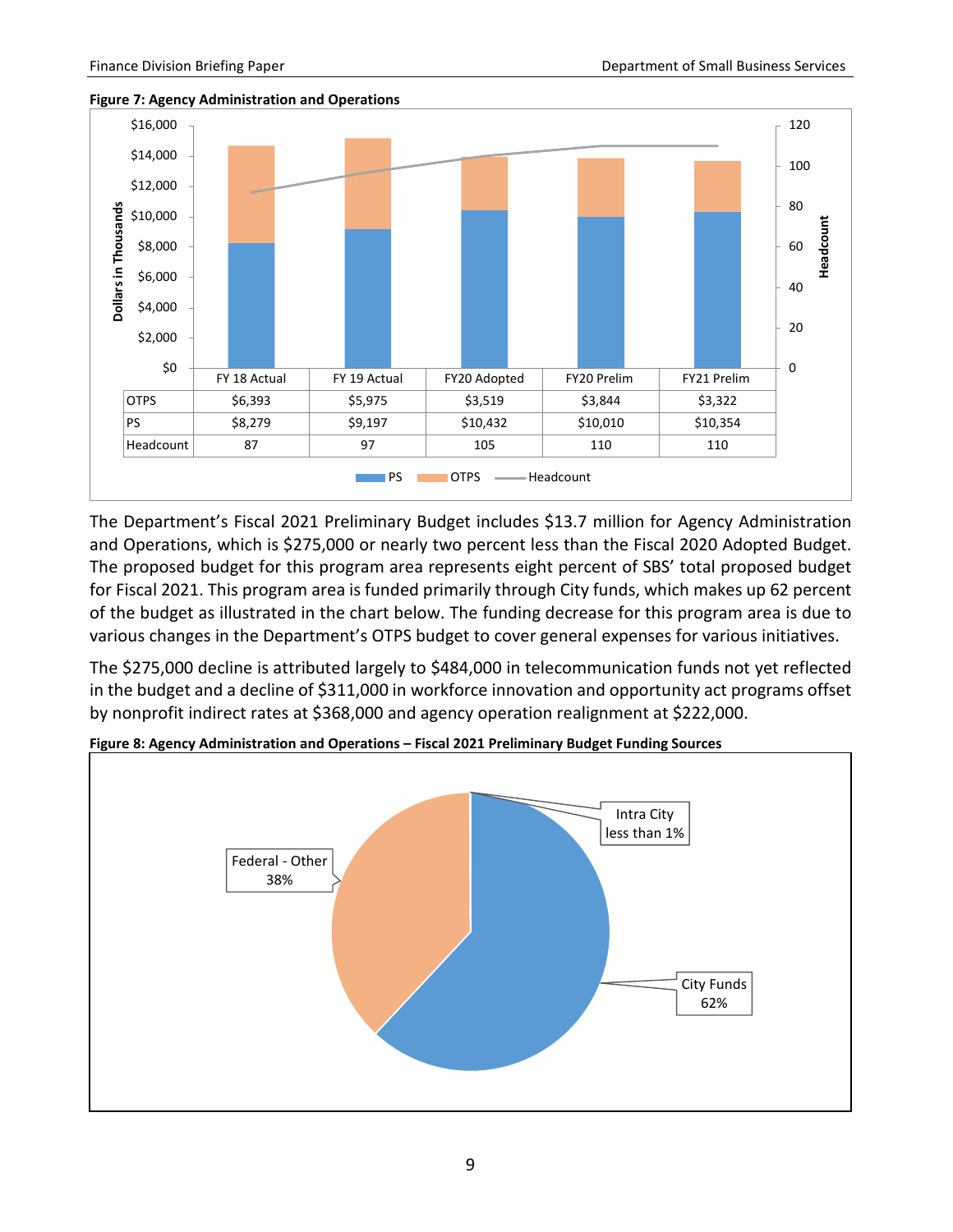#### **PMMR Performance Measures**

The Fiscal 2020 Preliminary Mayor's Management Report (PMMR) shows that in the first four months of Fiscal 2019 and Fiscal 2020, SBS responded to all letters and emails within 14 days of receiving them. The number of completed customer requests for interpretation is slightly higher in Fiscal 2020 when compared to the same period in the prior fiscal year.

|                                                |             |             |             |               |             | 4-Month       |             |
|------------------------------------------------|-------------|-------------|-------------|---------------|-------------|---------------|-------------|
|                                                |             | Actual      |             | <b>Target</b> |             | <b>Actual</b> |             |
| <b>Performance Indicators</b>                  | <b>FY17</b> | <b>FY18</b> | <b>FY19</b> | <b>FY20</b>   | <b>FY21</b> | <b>FY19</b>   | <b>FY20</b> |
| CORE customer experience rating (0 - 100)      | 96          | 93          | <b>NA</b>   | $\ast$        | $\ast$      | ΝA            | <b>NA</b>   |
| Letters responded to in 14 days (%)            | 100%        | 100%        | 100%        | $\ast$        | $\ast$      | 100%          | 100%        |
| E-mails responded to in 14 days (%)            | 100%        | 100%        | 100%        | $\ast$        | $\ast$      | 100%          | 100%        |
| Completed customer requests for interpretation | 6,652       | 7.259       | 8.251       | $\ast$        | $\ast$      | 2,333         | 2,896       |

## <span id="page-11-0"></span>**Business Development**

SBS administers a variety of business development services, including the NYC Business Solutions Centers, Business Solutions Hiring & Training, Business Express, Microenterprise programs, and other direct business assistance services.





The Department's Fiscal 2021 Preliminary Budget includes approximately \$10.5 million for the Business Development program area, which is \$11.1 million or 51.4 percent less than the Fiscal 2020 Adopted Budget. The budget for this program area represents almost seven percent of SBS' total proposed budget for Fiscal 2021.

The decline in funding for this program area reflects the absence of \$2 million for the School Bus Grant Program. This is a program that supports the employment of experienced school bus workers impacted by changes in the Department of Education's contracts for school bus transportation.

The MWBE Bond Surety and Loan Programs declined by a total of \$3 million. In Fiscal 2017, the Administration added \$20 million for the MWBE Bond Surety Fund and Loan fund. The amount is shown as a decrease in Fiscal 2021 since funding is not yet scheduled in Fiscal 2021, however the program is still active.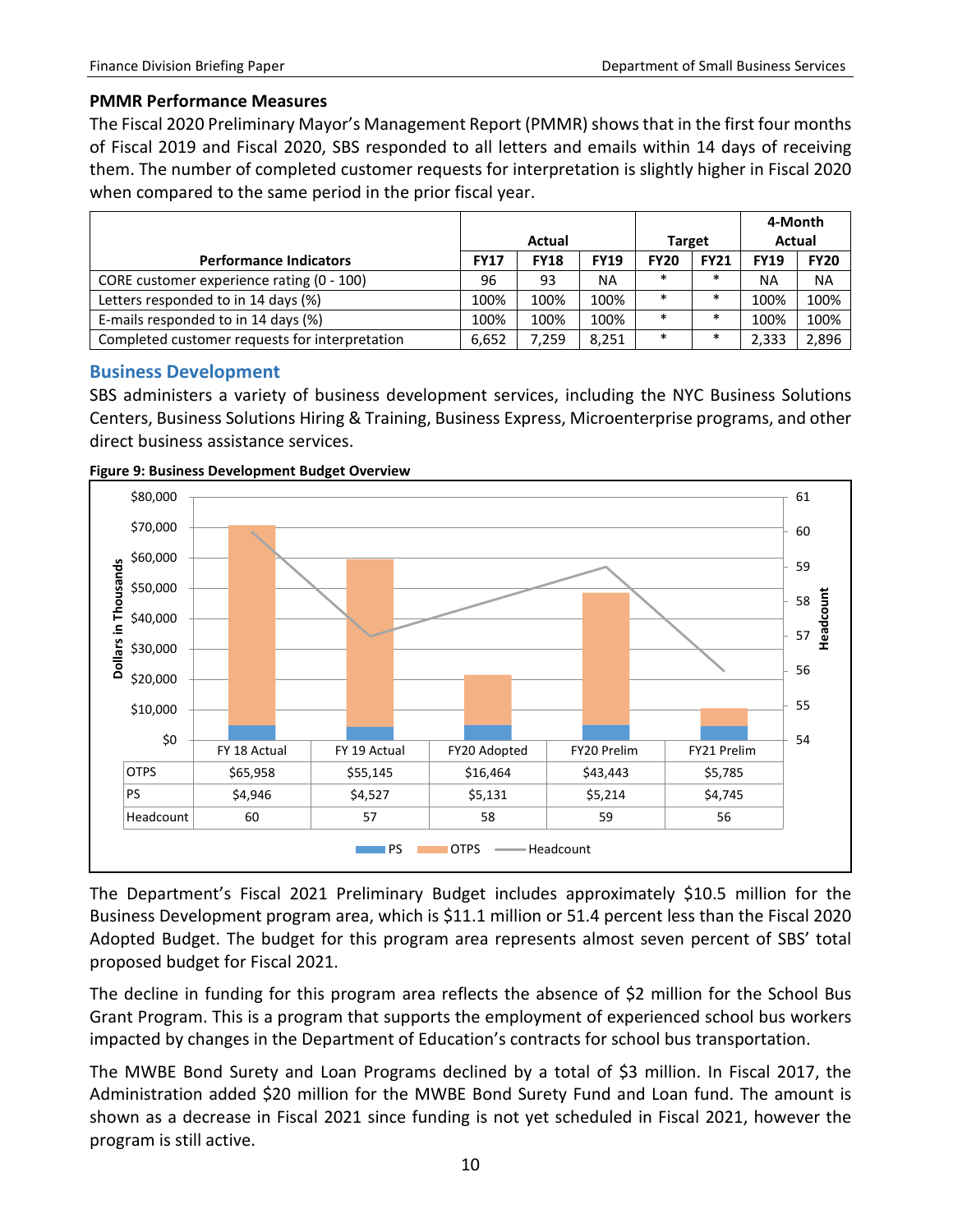Another \$1.5 million decrease is due to the absence of funding for Jerome Avenue. A \$1.6 million decline is due to Love Your Local (LYL) initiative not being reflected in the budget. Through this program, SBS has come up with strategies that are effective in preventing neighborhood businesses from closing due to rising rents and other rising real estate costs. Funding for small business legal services has decreased by a total of \$1.2 million.





This program area is mostly funded by City funds, which makes up 64 percent of the budget followed by Federal-Other funds which comprises of 36 percent of the budget as illustrated in the chart above.

#### **Performance Measures**

The Division of Business Services (DBS) manages the free services that help businesses start, operate, and expand in New York City. In the first four months of Fiscal 2020, SBS served 6,289 unique customers and businesses across the five boroughs. The number of unique businesses served, the number of businesses opened with assistance from SBS, and the number of unique businesses served by programs that help navigate government decreased by 12, 19, and 36 percent respectively, compared to the same period in Fiscal 2019. These decreases are attributed to the successful completion of the Mayor's Small Business First (SB1) initiative. Certain cross-agency services included in the indicator have been made more efficient and transitioned back to the Department of Health and Mental Hygiene, the Department of Buildings, and the Fire Department. The number of financial awards decreased by 15 percent, compared to the same period in Fiscal 2019. The decrease is due to the completion of programs such as Food Business Pathways and Childcare Business Pathways. The dollar value of financial awards has increased by 22 percent, compared to the same period in Fiscal 2019.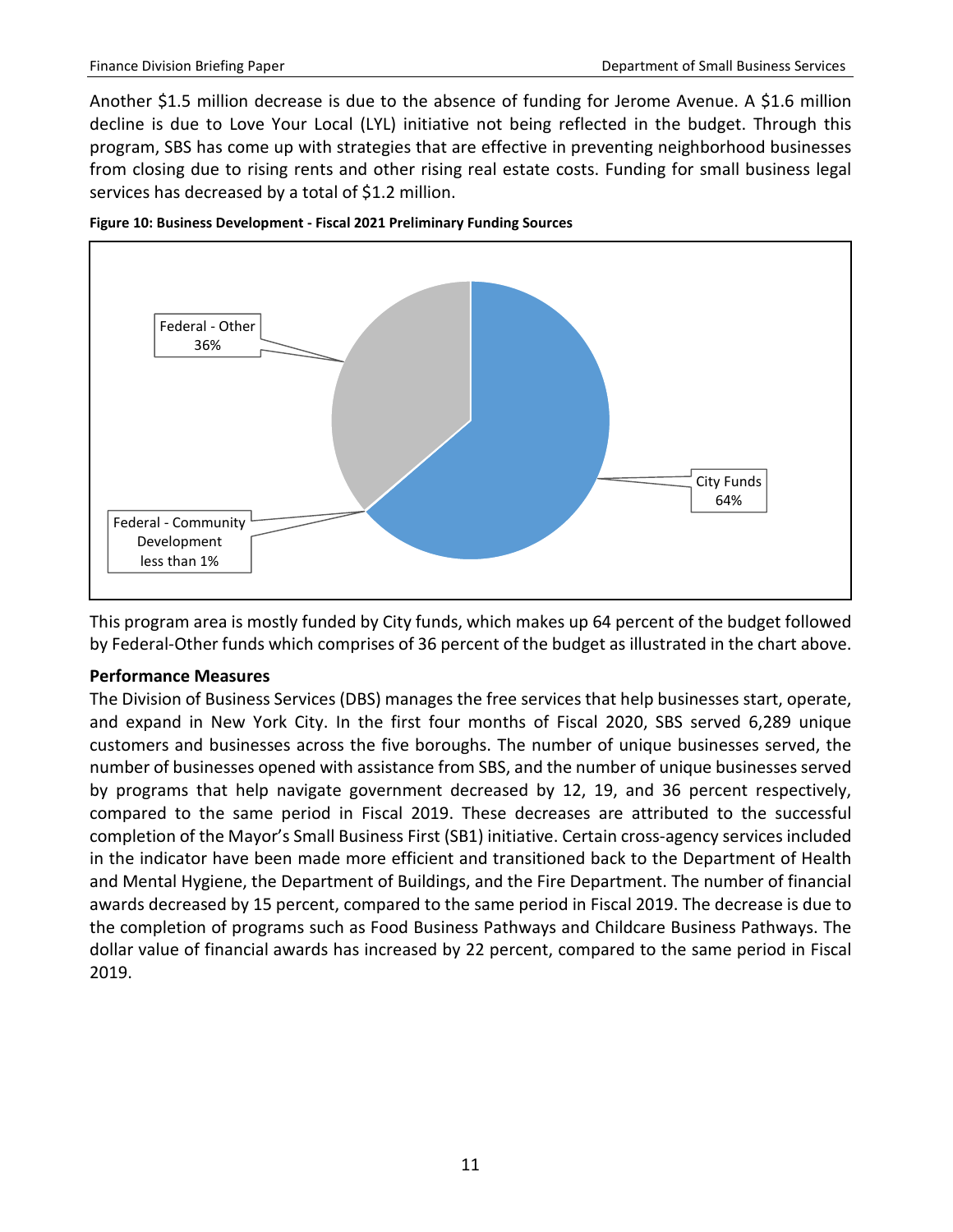



|                                                                                 |             |             | <b>Target</b> | 4-Month Actual |             |             |             |
|---------------------------------------------------------------------------------|-------------|-------------|---------------|----------------|-------------|-------------|-------------|
| <b>Performance Indicators</b>                                                   | <b>FY17</b> | <b>FY18</b> | <b>FY19</b>   | <b>FY20</b>    | <b>FY21</b> | <b>FY19</b> | <b>FY20</b> |
| Unique customers and businesses served                                          | 18,352      | 19,842      | 21,069        | $\ast$         | $\ast$      | 7,139       | 6,289       |
| Unique businesses receiving financial awards<br>(facilitated or distributed)    | 593         | 825         | 977           | 470            | 470         | NA.         | <b>NA</b>   |
| Financial awards to businesses (facilitated or<br>distributed)                  | 658         | 1.074       | 1,186         | 540            | 540         | 397         | 336         |
| Value of financial awards to businesses (facilitated<br>or distributed) (\$000) | \$45,701    | \$54,234    | \$76,152      | $\ast$         | $\ast$      | \$17,886    | \$21,766    |
| Businesses opened with assistance from SBS                                      | 867         | 537         | 529           | 介              | 介           | 167         | 136         |
| Projected number of hires by businesses opened<br>with assistance from SBS      | 10,096      | 5,204       | 4,355         | $\ast$         | $\ast$      | 1,333       | 1,426       |
| Unique Customers served by programs that help<br>navigate government            | 5,484       | 5.230       | 5,176         | $\ast$         | $\ast$      | 2,068       | 1,317       |

#### <span id="page-13-0"></span>**Contract Services: Economic Development Corp**

The New York City New York City Economic Development Corporation (NYCEDC); is a non-city agency, local development corporation that is under contract with SBS. NYCEDC's mission is to produce jobs in the City by attracting and retaining businesses and encouraging the creation of capital projects. NYCEDC is funded through a contract with SBS. NYCEDC works with the private and public sectors on economic development initiatives that revitalize businesses, create jobs, and generate revenues for the City.

In addition to corporate attraction and retention efforts, NYCEDC markets, sells, and leases cityowned commercial and industrial properties; plans and prepares sites for development through infrastructure improvement; carries out capital improvements in neighborhood shopping districts and public spaces; and provides technical assistance to guide projects through the necessary public approval process. NYCEDC is also involved in property management and the development of the City's marine terminals, airports, heliports, rail yards, and industrial parks.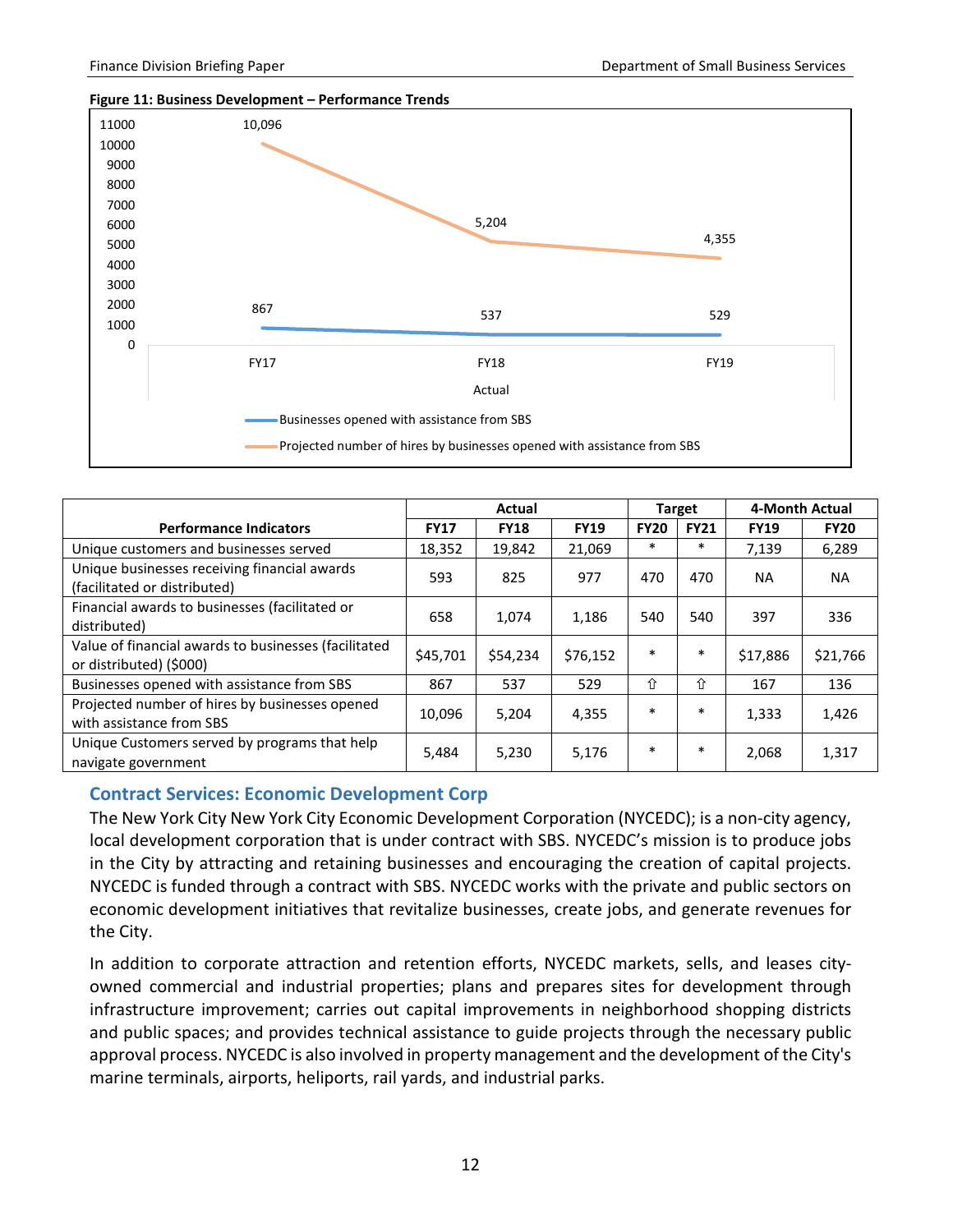#### **Figure 12: Contract Services: Economic Development Corporation**



The Fiscal 2021 Preliminary Budget for Contract Services with NYCEDC is \$27.8 million, representing a decrease of \$12.4 million, or 31 percent from the Fiscal 2020 Adopted Budget. The proposed budget for this program area comprises 17 percent of SBS' total proposed spending for Fiscal 2021.

The decrease in funding since Fiscal 2020 Adoption is driven by \$2.5 million Federal Community Development Block Grants, which are not yet reflected in the Department's budget. In addition to the decline in Federal Community Development Block Grants, there is also a \$9.8 million decline in City funds for this program area.





This program area is mostly funded by City funds, which makes up 67 percent of the budget, followed by Federal-Community Development funds, which comprises 24 percent of the budget as illustrated in the chart above.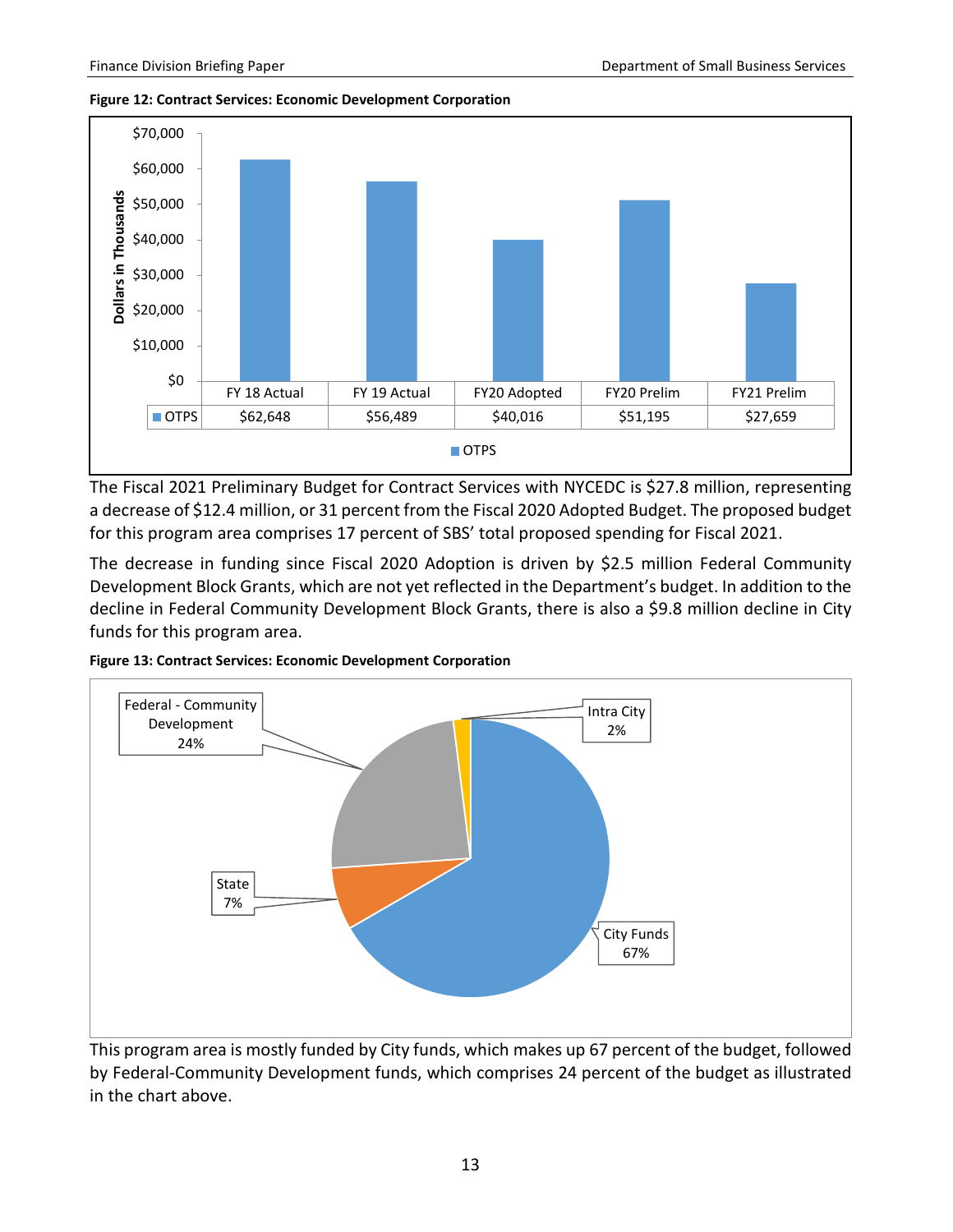#### <span id="page-15-0"></span>**Contract Services: NYC & Co/Tourism Support**

NYC & Company is the City's official tourism marketing organization dedicated to building NYC's economy and positive image through tourism and convention development, major events, and the marketing of NYC on a worldwide basis. SBS contracts with NYC & Company to support its work in promoting NYC as a premier tourist destination and its convention center.



**Figure 14: Contract Services: NYC & Co/Tourism Support**

The Department's Fiscal 2021 Preliminary Budget includes \$21.2 million in City funds for Contract Services with NYC & Co Tourism Support, which is the same as the Fiscal 2020 Adopted Budget. The budget for this program area represents 13 percent of the Department's total Fiscal 2021 Preliminary Budget and is funded completely by City funds.

#### <span id="page-15-1"></span>**Contract Services: Other**

This program area contains funding for services and programs administered by not-for-profit and other non-city agencies that are under contract with SBS and generally provide services citywide or for large scale projects.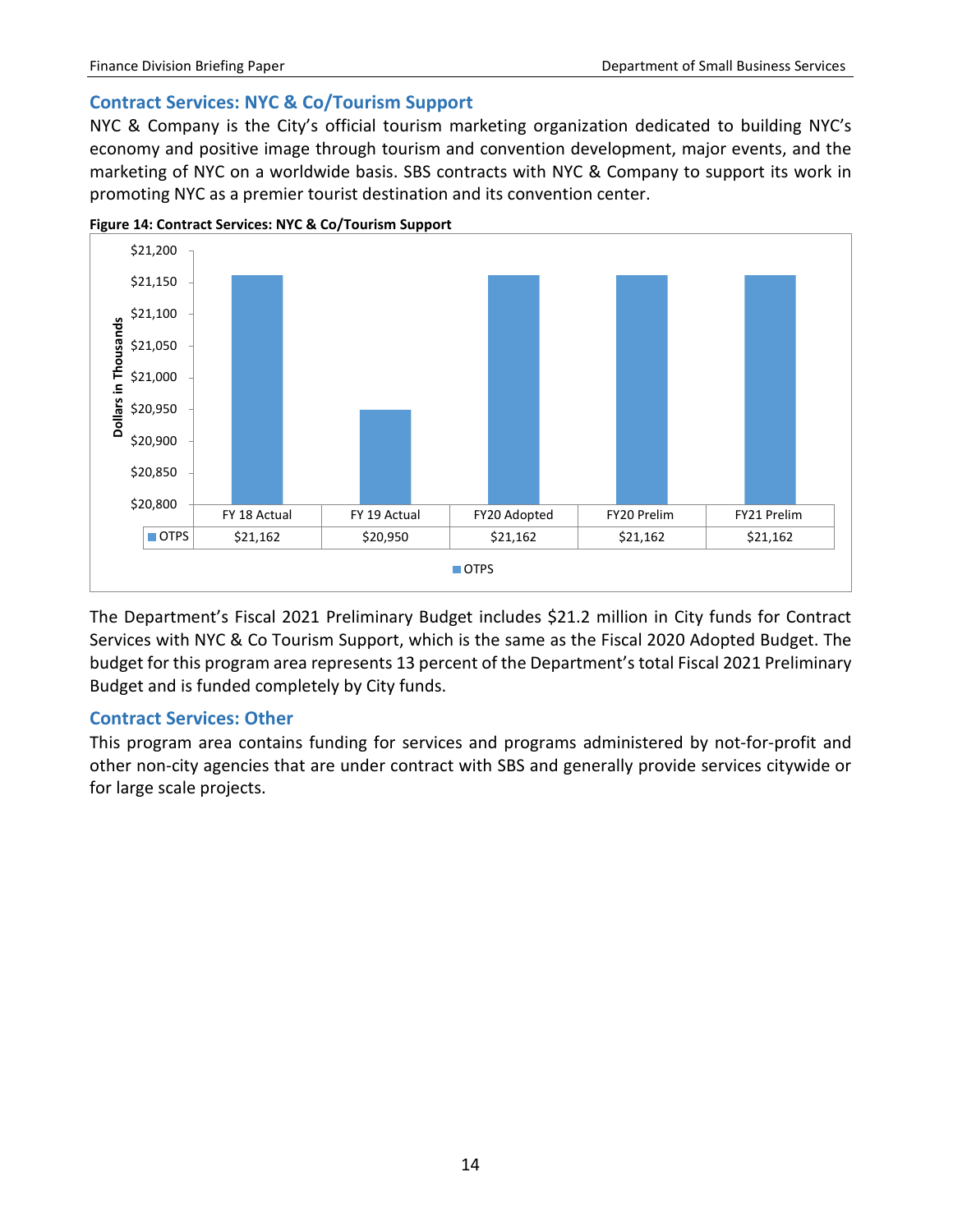**Figure 15: Budget Overview - Contract Services: Other**



The Department's Fiscal 2021 Preliminary Budget include \$15.1 million for the Contract Services: Other program area, which is \$1.2 million, or approximately seven percent below the Fiscal 2020 Adopted Budget. The budget for this program area represents nine percent of the Department's total Fiscal 2021 Preliminary Budget. The decrease in funding for this program area since the Fiscal 2020 Adopted Budget is mainly driven by the omission of \$1.4 million for Brooklyn Navy Yard, offset by an adjustment of \$227,000 for the Trust for Governors Island (TGI). This program area is funded solely by City funds, which comprises 100 percent of the budget.

#### <span id="page-16-0"></span>**Economic & Financial Opportunity: M/WBE**

New York City's Minority and Women-Owned Business Enterprise (MWBE) program fosters the growth of the minority and women-owned businesses in the City. The program certifies and recertifies businesses as MWBEs and provides procurement and technical assistance to better prepare MWBEs to win City contracts.



**Figure 16: Economic & Financial Opportunity: M/WBE**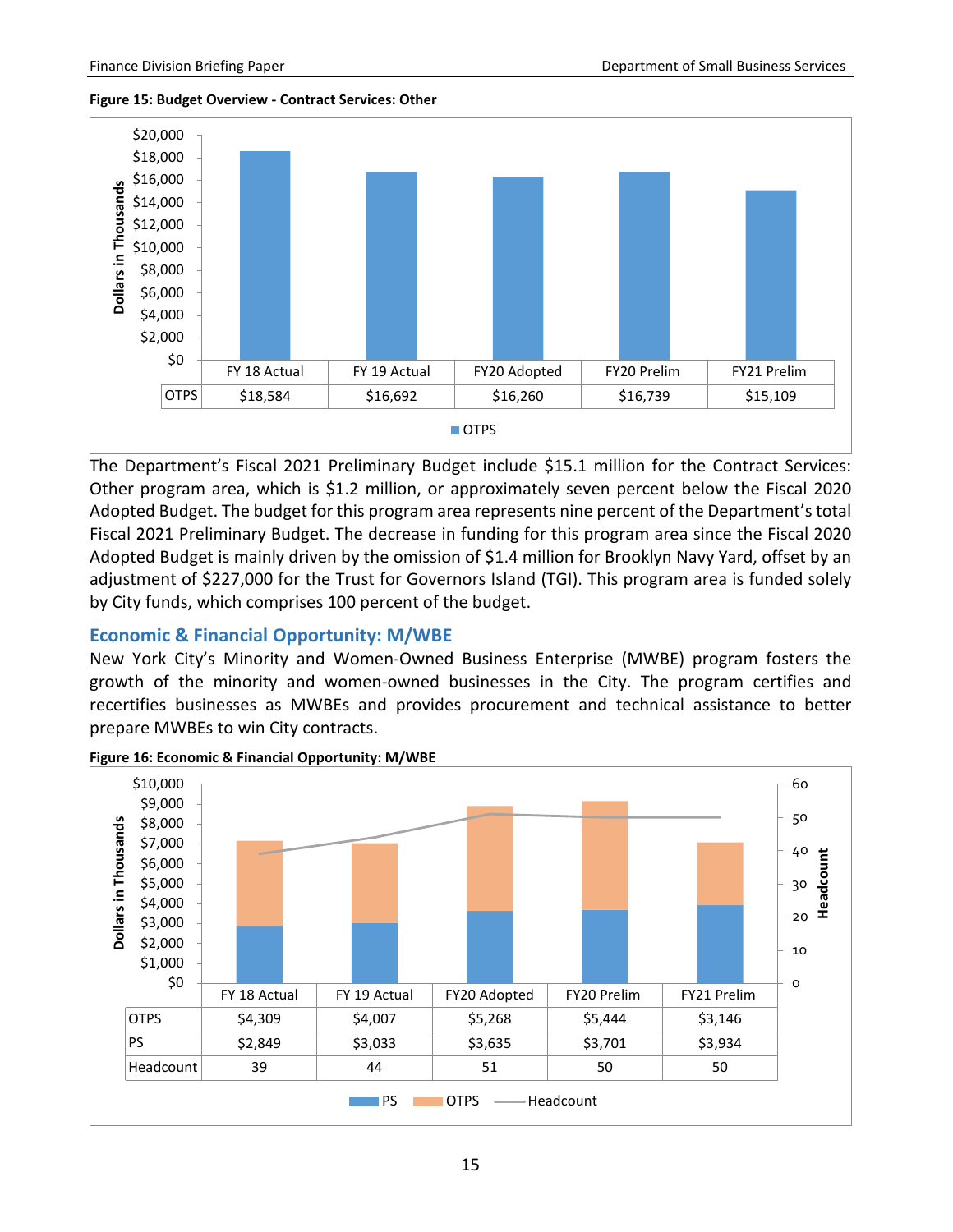The Department's Fiscal 2021 Preliminary Budget for the Economic & Financial Opportunity: MWBE program area is \$7.1 million, which is \$1.8 million, or twenty percent less than the Fiscal 2020 Adopted Budget. The budget for this program area comprises 4.4 percent of the Department's total Fiscal 2021 Budget. The decrease in funding for this program area since the Fiscal 2020 Adopted Budget is due to the absence of \$500,000 in MWBE marketing funds, \$432,000 in MWBE Mayor's Office consulting service, \$600,000 City Council discretionary funds, \$975,000 in MWBE compliance offset by small increases, including \$200,000 for a MWBE disparity study and \$300,000 for the Young Men's Initiative. This program area is funded primarily with City funds comprising 97 percent.

#### **Performance Measures**

The Fiscal 2020 Preliminary Mayor's Management Report shows that the Minority and Womenowned Business Enterprises Program certified 774 MWBEs during the first four months of Fiscal 2020. After achieving Mayor de Blasio's goal of certifying 9,000 Minority and Women-owned Business Enterprises by Fiscal 2019, the program certified and recertified 774 MWBEs during the first four months of Fiscal 2020, increasing the number of certified M/WBEs in the program to 9,475 by the end of the Fiscal 2020 four-month period.

|                                                                                          |             |             |             |               |             | 4-Month     |             |
|------------------------------------------------------------------------------------------|-------------|-------------|-------------|---------------|-------------|-------------|-------------|
|                                                                                          |             | Actual      |             | <b>Target</b> |             | Actual      |             |
| <b>Performance Indicators</b>                                                            | <b>FY17</b> | <b>FY18</b> | <b>FY19</b> | <b>FY20</b>   | <b>FY21</b> | <b>FY19</b> | <b>FY20</b> |
| <b>Total Minority and Women-owned Business Enterprises</b><br>certified                  | 5,122       | 6,829       | 9,063       | 9.000         | 9,000       | 7,312       | 9,475       |
| Minority and Women-owned Business Enterprises awarded<br>City contracts                  | 1,131       | 1,396       | 1,528       | 1,223         | 1,223       | <b>NA</b>   | <b>NA</b>   |
| M/WBEs awarded contracts after receiving procurement<br>and capacity building assistance | 824         | 976         | 1.022       | 891           | 891         | <b>NA</b>   | <b>NA</b>   |
| Annual M/WBE recertification rate                                                        | 61.8%       | 79.6%       | 101%        | 60%           | 60%         | NA          | <b>NA</b>   |
| Newly certified businesses in M/WBE Program                                              | 1,675       | 2.770       | 3,281       | $\ast$        | $\ast$      | 796         | 774         |



#### **Figure 17: M/WBE Trends**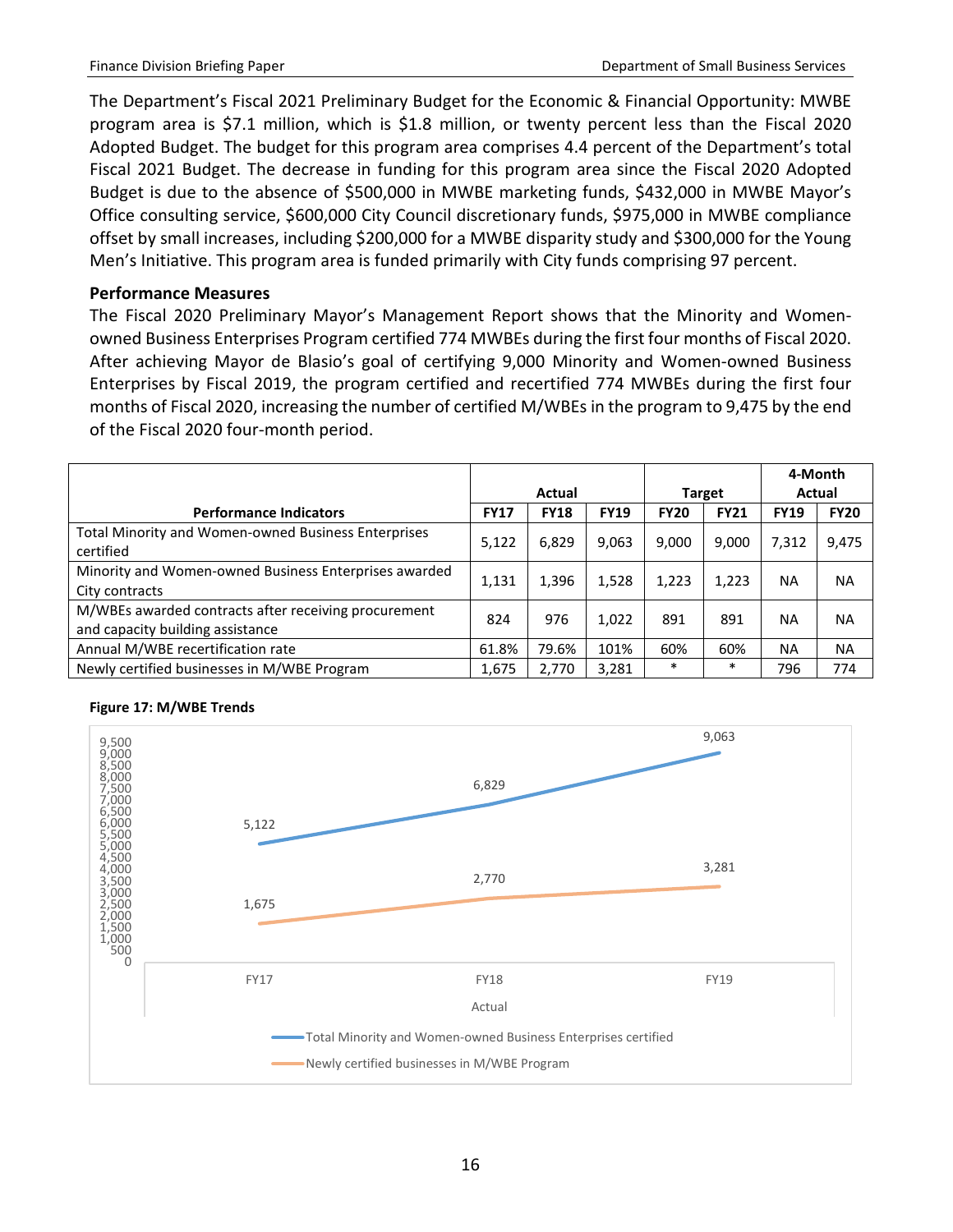#### <span id="page-18-0"></span>**Neighborhood Development**

The Neighborhood Development program works to develop the City's business districts by encouraging the creation of Business Improvement Districts (BIDs) and other neighborhood organizations – the City's existing 76 BIDS are served through this program area. The program also works to improve the physical conditions of neighborhoods.



The Fiscal 2021 Preliminary Budget for Neighborhood Development is \$7.2 million, representing a decrease of \$11.4 million, or 61.4 percent from the Fiscal 2020 Adopted Budget. The budget for the Neighborhood Development program area comprises of 4.4 percent of SBS' total proposed budget for Fiscal 2021. The decrease in funding since the Fiscal 2020 Adopted Budget is mainly due to the absence of almost \$11.3 million in Council funding for initiatives. It also reflects minor decreases in the budget for other programs administered by the Department's Neighborhood Development Division.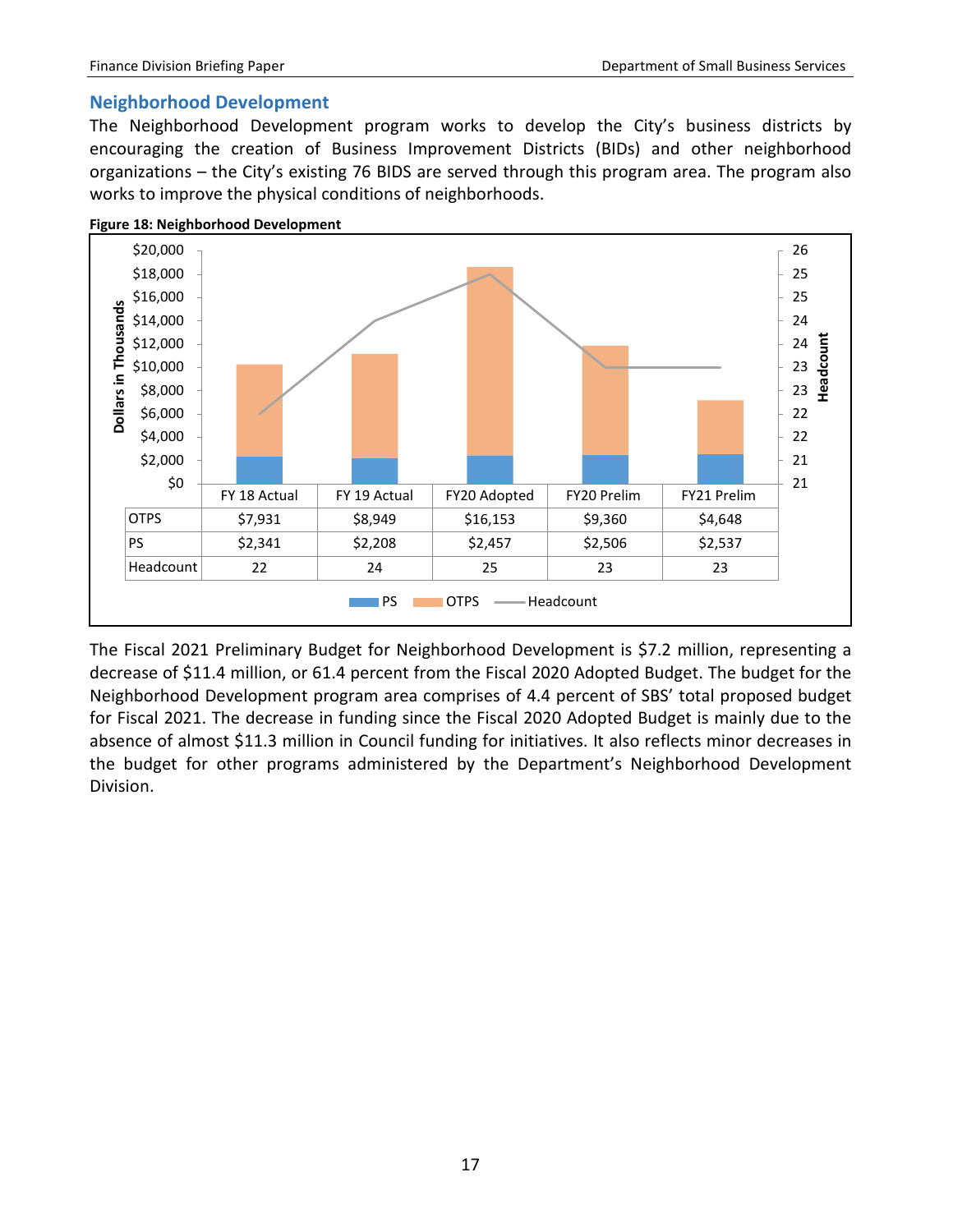#### **Figure 19: Fiscal 2021 Neighborhood Development Funding Sources**



This program area is mostly funded by City funds, which makes up 71 percent of the budget and by Federal - Community Development funds, which comprises 29 percent of the budget as illustrated in the chart above.

#### **Performance Measures**

The Fiscal 2020 Preliminary Mayor's Management Report shows a consistently high average acceptably clean BID sidewalk ratings, which is on target while city blocks receiving supplemental sanitation services through BIDs have exceeded target set.

|                                                                              | Actual      |             |             | <b>Target</b> | 4-Month Actual |             |             |
|------------------------------------------------------------------------------|-------------|-------------|-------------|---------------|----------------|-------------|-------------|
| <b>Performance Indicators</b>                                                | <b>FY17</b> | <b>FY18</b> | <b>FY19</b> | <b>FY20</b>   | <b>FY21</b>    | <b>FY19</b> | <b>FY20</b> |
| City blocks faces receiving supplemental sanitation<br>services through BIDs | 4.044       | 4.065       | 4.108       | 3,800         | 3.800          | 4.065       | 4,325       |
| Average acceptably clean BID sidewalk ratings (%)                            | 97.8%       | 98.4%       | N/A         | 97%           | 97%            | 100%        | N/A         |
| Value of AvenueNYC local development corporations<br>funding (\$000,000)     | \$1.30      | \$1.45      | \$1.71      | $\ast$        | $\ast$         | <b>NA</b>   | <b>NA</b>   |

#### <span id="page-19-0"></span>**Workforce Development: Program Management, Training and One Stop Centers**

The Workforce Development: Program Management program area covers the administration, management and design of Workforce Development Services.

SBS offers a range of training programs for adult jobseekers and dislocated workers, including services obtained through individual training grants. Trainees acquire new skills that both increase their compensation in their current jobs and their employability and earning power over the long term.

The Workforce Development: One Stop Centers program area covers the City's Workforce1 Career Centers operated by SBS through contracts with providers. The Workforce1 Career Centers provide job placement assistance, career advisement, job search counseling, and referrals to skills training.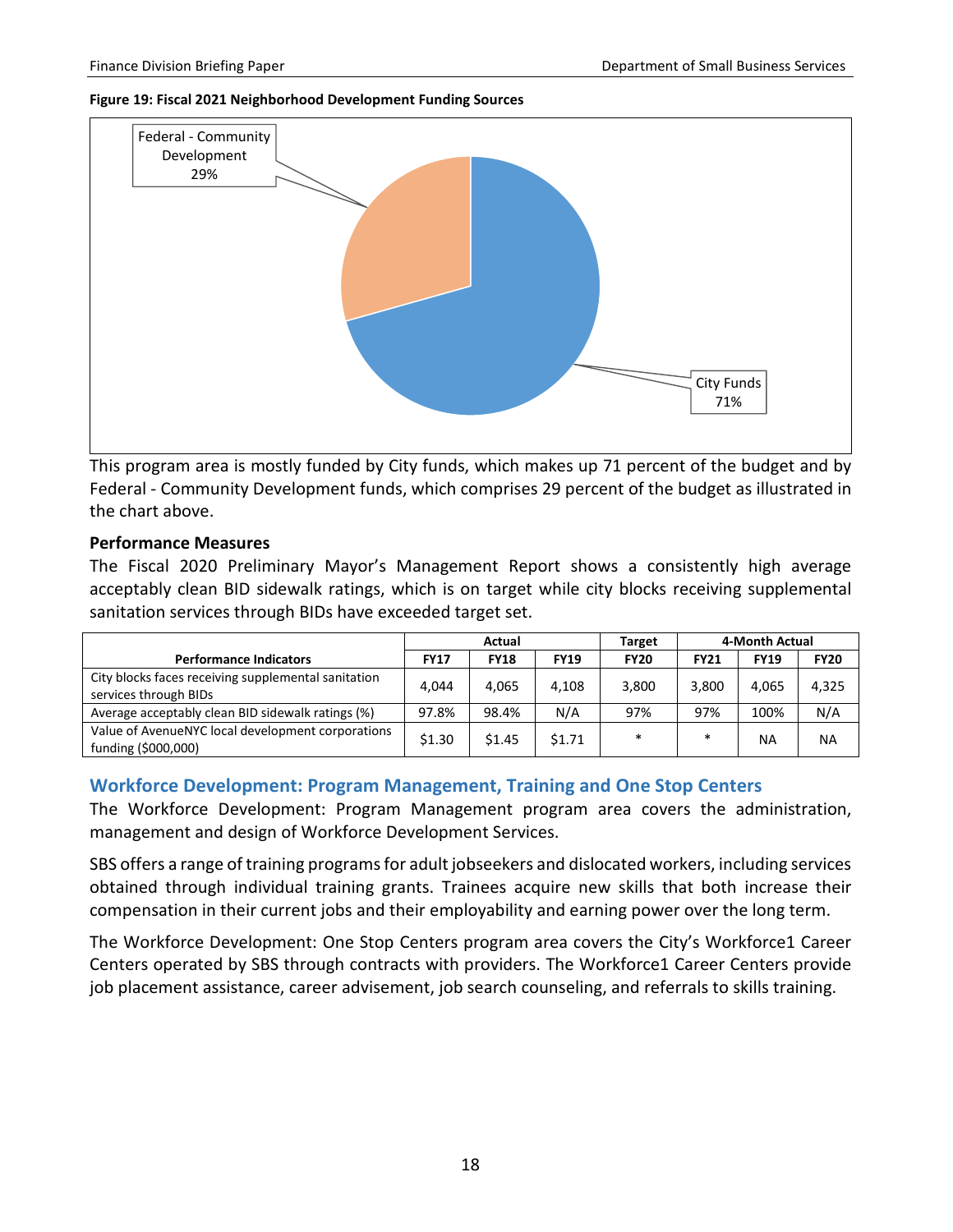

**Figure 20: Workforce Development: Program Management, Training and One Stop Centers**

The Fiscal 2021 Preliminary Budget for the Workforce Development program area is \$60.1 million, which is \$35.6 million, or 37 percent less than the Fiscal 2020 Adopted Budget. The budget for this program area represents 37 percent of SBS' total proposed budget for Fiscal 2021.

The approximately \$7.1 million difference can be attributed to funds for Career Pathways not being reflected in the Fiscal 2021 Preliminary Plan. Career Pathways was initially funded in Fiscal 2016 for three years with the intent of improving the NYC Workforce system by creating and implementing a Career Pathways Workforce Development Plan. The intent was to build skills, increase job quality and improve system and policy coordination. Areas that were focused on included technology, healthcare, industrial and construction sectors. This is partially offset by an increase in funding for CUNY 2x Tech. The Mayor has committed to double the number of CUNY graduates with computer science degrees as outlined in the *New York Works, Creating Good Jobs* report. The NYC Tech Talent Pipeline at SBS will work with industry experts and CUNY to bolster faculty, expand internship experiences, and improve career advisement for students.

The decrease in this program area's budget includes \$11.9 million Council funding not reflected in the budget.

Other big decreases include a Construction Safety Adjustment of \$9.2 million. Because of Local Law 196 of 2017, new construction safety standards was required of workers on construction sites. SBS is responsible for the administration of equal access to training. As the services are mostly being provided by contractors, the number of staff members required at SBS for this program is less than what was planned.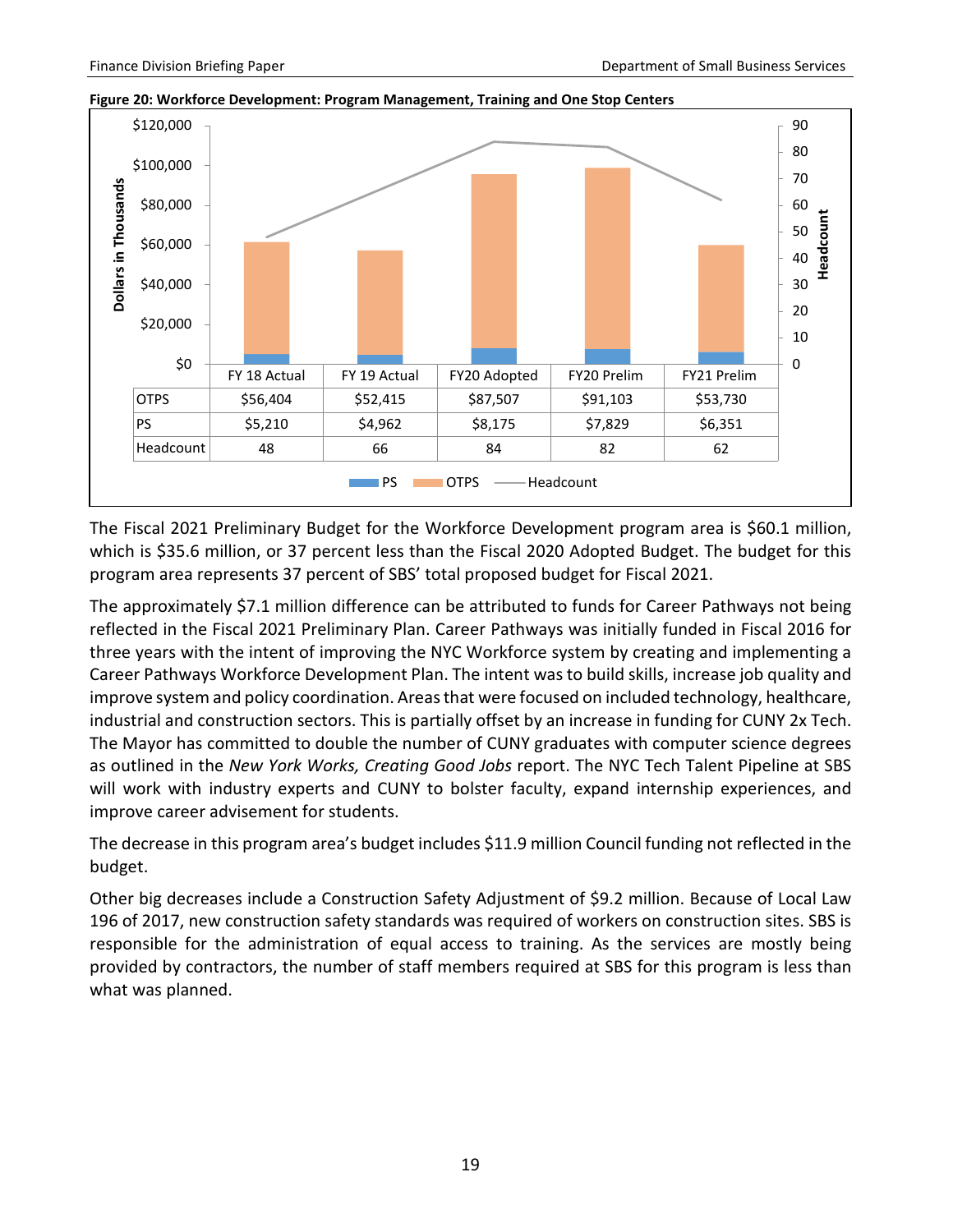#### **Figure 21: Workforce Development**



This program area is mostly funded by City funds, which makes up 69 percent of the budget and by Federal-Other, which comprises 24 percent of the budget as illustrated in the chart above.

#### **Performance Measures**

The Fiscal 2020 Preliminary Mayor's Management Report shows that in the first four months of Fiscal 2020, Workforce1 made 9,253 connections to jobs with an average wage of \$16.50 an hour, an increase from 7,364 hires at an average of \$14.96 an hour in the same period of Fiscal 2019. SBS registered 17,725 new jobseekers through the Workforce1 Career Center system, an increase from the 16,962 registrants in the same period in Fiscal 2019. Finally, there have been 840 customer training enrollments, almost a quarter more than in the same period a year earlier.

|                                                                          |             | Actual      |             | <b>Target</b> | 4-Month Actual |             |             |
|--------------------------------------------------------------------------|-------------|-------------|-------------|---------------|----------------|-------------|-------------|
| <b>Performance Indicators</b>                                            | <b>FY17</b> | <b>FY18</b> | <b>FY19</b> | <b>FY20</b>   | <b>FY21</b>    | <b>FY19</b> | <b>FY20</b> |
| Customers enrolled in training                                           | 3,464       | 3,756       | 2,195       | ⇧             | ⇧              | 689         | 840         |
| Businesses awarded funding for employer-based<br>training                | 54          | 15          | 30          | $\ast$        | $\ast$         | 0           | 4           |
| Workforce1 system wide job placements and<br>promotions                  | 28,170      | 25,534      | 27.367      | 25,000        | 25,000         | 7,364       | 9,253       |
| New jobseekers registered through the Workforce1<br>Career Center system | 54,816      | 52,285      | 52,028      | $*$           | $\ast$         | 16,962      | 17,725      |
| Walk-in traffic at Workforce1 Centers                                    | 271,573     | 275,137     | 260,219     | $\ast$        | $\ast$         | 85,649      | 88,954      |
| Unique customers served                                                  | 104,239     | 102,357     | 100,677     | $*$           | $\ast$         | 40,962      | 42,987      |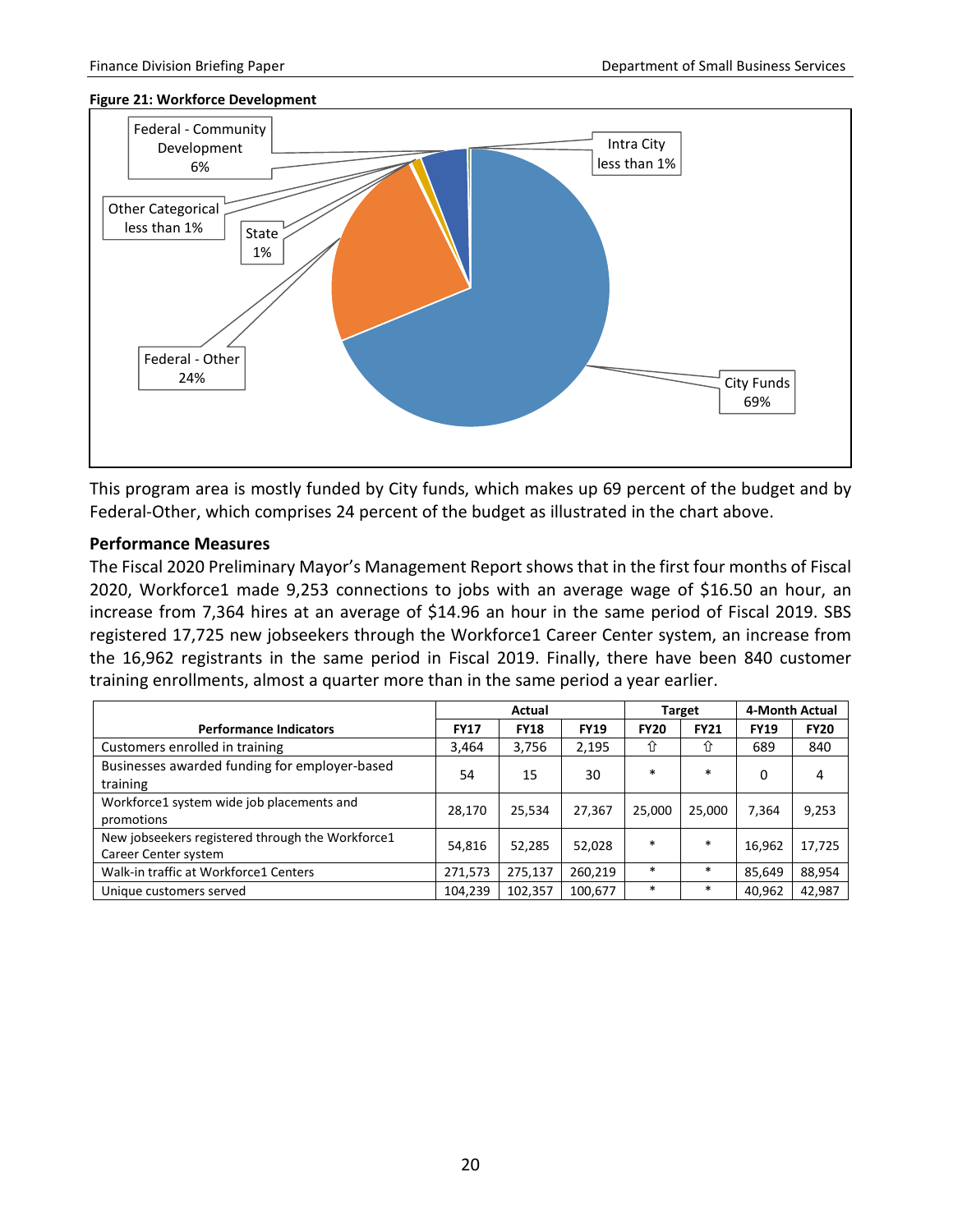#### **Figure 24: Workforce1 System Trends**

| 55,000<br>50,000<br>45,000                                                  | 54,816      | 52,285                                                                        | 52,028      |  |  |  |  |  |
|-----------------------------------------------------------------------------|-------------|-------------------------------------------------------------------------------|-------------|--|--|--|--|--|
| 40,000<br>35,000<br>30,000<br>25,000<br>20,000<br>15,000<br>10,000<br>5,000 | 28,170      | 25,534                                                                        | 27,367      |  |  |  |  |  |
| 0                                                                           | <b>FY17</b> | <b>FY18</b><br>Actual<br>Workforce1 system wide job placements and promotions | <b>FY19</b> |  |  |  |  |  |
| New jobseekers registered through the Workforce1 Career Center system       |             |                                                                               |             |  |  |  |  |  |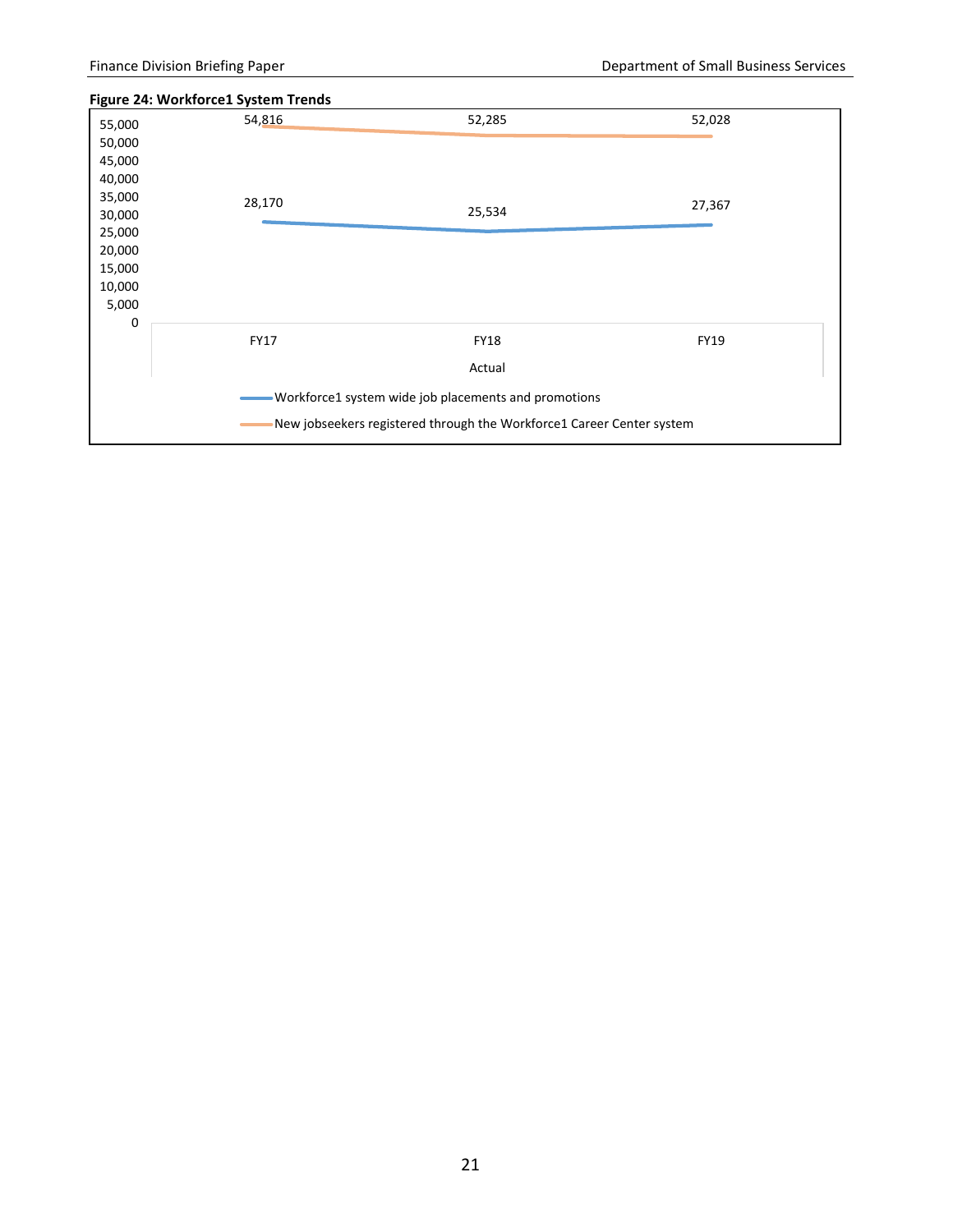# <span id="page-23-0"></span>**A: Budget Actions in the November and the Preliminary Plans**

|                                               | Fiscal 2020 |                 |              |             | <b>Fiscal 2021</b> |                |
|-----------------------------------------------|-------------|-----------------|--------------|-------------|--------------------|----------------|
| <b>Dollars in Thousands</b>                   | City        | <b>Non-City</b> | <b>Total</b> | City        | <b>Non-City</b>    | <b>Total</b>   |
| SBS Budget as of the Adopted 2020 Budget      | \$181,286   | \$54,893        | \$236,179    | \$112,005   | \$50,767           | \$162,772      |
| <b>New Needs</b>                              |             |                 |              |             |                    |                |
| Funding for the Indirect Cost Rate Initiative | \$622       | \$0             | \$622        | \$622       | \$0                | \$622          |
| <b>Brick Village Demo</b>                     | 137         | 0               | 137          | 0           | 0                  | 0              |
| <b>Disparity Study</b>                        | 0           | 0               | 0            | 200         | 0                  | 200            |
| <b>Employee Protection Provisions</b>         | 18,500      | 0               | 18,500       | 0           | 0                  | 0              |
| <b>Maritime Inspections</b>                   | 300         | 0               | 300          | 0           | 0                  | 0              |
| <b>Subtotal, New Needs</b>                    | \$19,559    | \$0             | \$19,559     | \$822       | \$0                | \$822          |
| <b>Other Adjustments</b>                      |             |                 |              |             |                    |                |
| 20EDC001                                      | \$0         | \$945           | \$945        | \$0         | \$0                | \$0            |
| 20EDC012                                      | $\mathbf 0$ | 9               | 9            | 0           | $\mathbf 0$        | 0              |
| 20EDC013                                      | 0           | 295             | 295          | 0           | $\mathbf 0$        | 0              |
| 20EDC014                                      | 0           | 837             | 837          | $\mathbf 0$ | $\mathbf 0$        | 0              |
| 20EDCFlood2                                   | 0           | 2,604           | 2,604        | 0           | $\mathbf 0$        | 0              |
| <b>Academy Bus Contract</b>                   | 615         | 0               | 615          | 0           | $\mathbf 0$        | 0              |
| Agency Phone Plan Review                      | (1)         | (1)             | (2)          | (3)         | (3)                | (6)            |
| <b>Agency PS Savings</b>                      | (650)       | 0               | (650)        | 0           | 0                  | 0              |
| <b>Collective Bargaining CTL</b>              | 6           | 0               | 6            | 7           | $\mathbf 0$        | $\overline{7}$ |
| EDC-DEP GreeNYC Media Tech Transfer           | (12)        | 0               | (12)         | (100)       | $\mathbf 0$        | (100)          |
| Freelancers Hub-MOME-EDC                      | 0           | 575             | 575          | 0           | 0                  | 0              |
| FY20 AveNYC Rollover Inc.                     | 0           | 211             | 211          | 0           | $\mathbf 0$        | 0              |
| FY20 BPREP City Rollover                      | 0           | 1,082           | 1,082        | $\mathbf 0$ | $\mathbf 0$        | 0              |
| <b>FY20 BPREP State Rollover</b>              | 0           | 1,431           | 1,431        | 0           | $\mathbf 0$        | 0              |
| FY20 HSBLGP Rollover                          | 0           | 134             | 134          | 0           | $\pmb{0}$          | 0              |
| FY20 Increase for TAA Rollover                | 0           | 410             | 410          | 0           | $\mathbf 0$        | 0              |
| <b>FY20 Increase NDWG Rollover</b>            | 0           | 40              | 40           | $\pmb{0}$   | 0                  | 0              |
| FY20 MOPD PS Increase                         | $\pmb{0}$   | 13              | 13           | 0           | $\mathbf{0}$       | 0              |
| FY20-22 Tech in Res Cyber Inc                 | $\pmb{0}$   | (217)           | (217)        | 0           | (69)               | (69)           |
| FY20-Film/TV Study EDC-MOME                   | 0           | 645             | 645          | 0           | 0                  | 0              |
| 1/C EDC FY20                                  | 0           | 80              | 80           | $\mathbf 0$ | $\mathbf 0$        | 0              |
| MINY Media Center-EDC-SBS-MOME                | $\pmb{0}$   | 250             | 250          | 0           | $\mathbf 0$        | 0              |
| MINY Media Lab-EDC-SBS-MOME                   | $\pmb{0}$   | 300             | 300          | 0           | $\pmb{0}$          | $\pmb{0}$      |
| SoHo-NoHo Facilitation                        | 0           | 18              | 18           | 0           | $\mathbf 0$        | 0              |
| Solar Feasibility Study                       | 0           | 217             | 217          | 0           | 0                  | 0              |
| Tompkinsville                                 | 0           | 3,502           | 3,502        | $\Omega$    | 0                  | 0              |
| <b>Updated Spending Projections 1</b>         | 0           | 0               | 0            | (229)       | 0                  | (229)          |
| <b>Updated Spending Projections 2</b>         | (150)       | 0               | (150)        | (551)       | $\pmb{0}$          | (551)          |
| <b>YMI Initiatives</b>                        | 1,005       | 0               | 1,005        | 300         | 0                  | 300            |
| 20 EDC015                                     | 0           | 298             | 298          | 0           | 0                  | 0              |
| Brooklyn Navy Yard Sink Hole Assessment at    |             |                 |              |             |                    |                |
| Berth 14 A Transfer                           | 42          | 0               | 42           | 0           | 0                  | 0              |
| <b>City Council Member Items</b>              | 92          | 0               | 92           | 0           | 0                  | 0              |
| FY20 CDBG-DR Align PS & OTPS                  | 0           | 13              | 13           | 0           | 0                  | 0              |
| <b>OEO Funding Adjustment</b>                 | 2,000       | 0               | 2,000        | 0           | 0                  | 0              |
| <b>OTPS Savings</b>                           | (509)       | 0               | (509)        | (464)       | 0                  | (464)          |
| <b>PS Savings</b>                             | (319)       | $\Omega$        | (319)        | 0           | 0                  | 0              |
| <b>Subtotal, Other Adjustments</b>            | \$2,119     | \$13,691        | \$15,810     | (\$1,040)   | (572)              | (51, 112)      |
| <b>TOTAL, All Changes</b>                     | \$21,678    | \$13,691        | \$35,369     | (5218)      | (572)              | (\$290)        |
| SBS Budget as of the Prelim 2021 Budget       | \$202,963   | \$68,584        | \$271,548    | \$111,787   | \$50,695           | \$162,481      |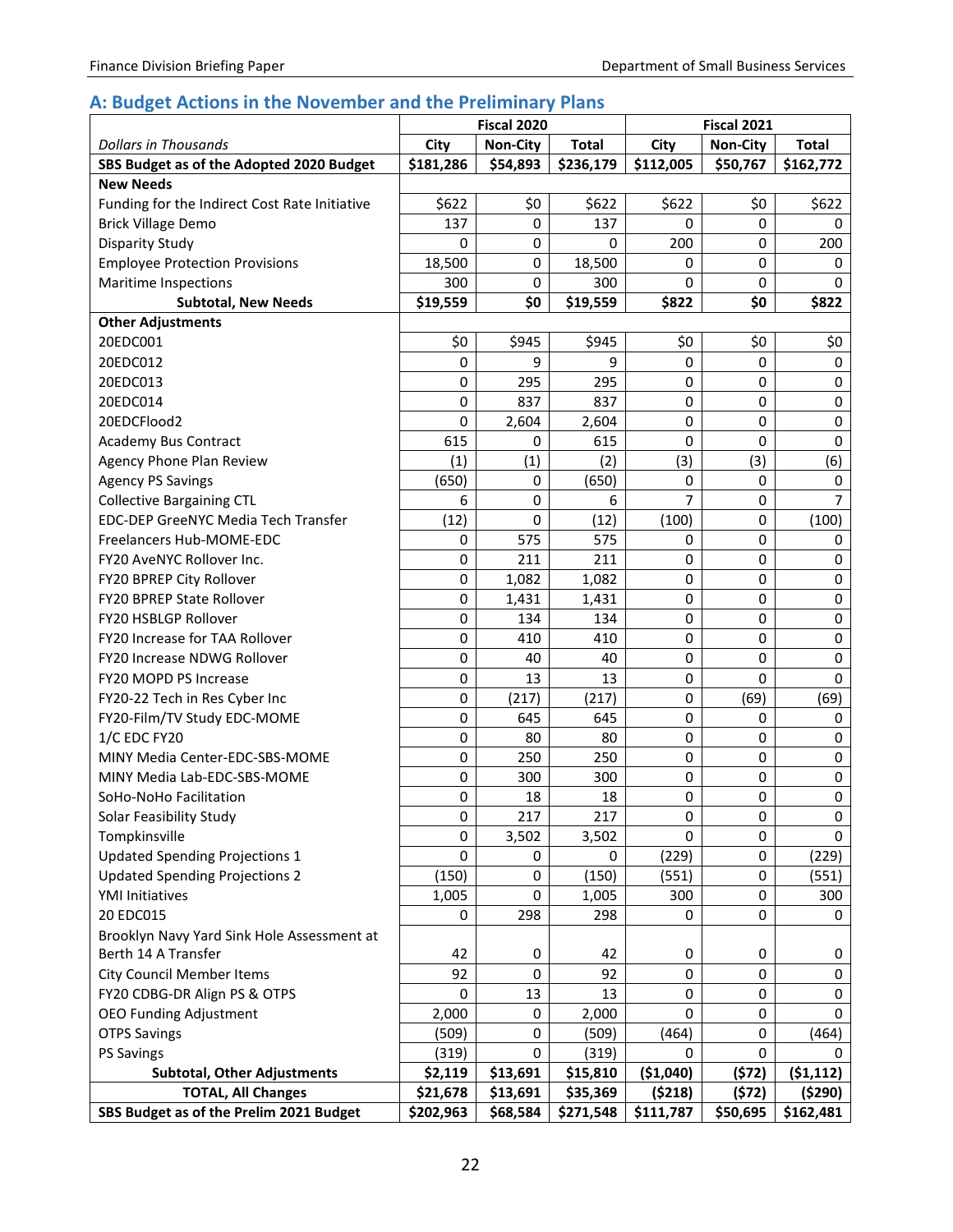## <span id="page-24-0"></span>**B: SBS Contract Budget**

| <b>Dollars in Thousands</b>                             |             |                  |             |                  |                   |  |  |  |  |
|---------------------------------------------------------|-------------|------------------|-------------|------------------|-------------------|--|--|--|--|
|                                                         | Fiscal 2020 | Number of        | Fiscal 2021 | Number of        |                   |  |  |  |  |
| Category                                                | Adopted     | <b>Contracts</b> | Preliminary | <b>Contracts</b> | <b>Difference</b> |  |  |  |  |
| <b>Contractual Services General</b>                     | \$119,663   | 41               | \$59,901    | 41               | (559, 762)        |  |  |  |  |
| Telecommunications Maintenance                          | 10          | 2                | 10          | 2                | 0                 |  |  |  |  |
| Maintenance & Repair, General                           |             |                  |             |                  | 0                 |  |  |  |  |
| <b>Office Equipment Maintenance</b>                     | 139         | 1                | 139         |                  | 0                 |  |  |  |  |
| Data Processing Equipment                               | 15          | 1                | 15          |                  | 0                 |  |  |  |  |
| <b>Printing Contracts</b>                               | 38          | 2                | 38          | 2                | 0                 |  |  |  |  |
| <b>Temporary Services</b>                               | 92          | 3                | 92          | 3                | 0                 |  |  |  |  |
| <b>Cleaning Services</b>                                | 0           | 1                | $\Omega$    |                  | \$0               |  |  |  |  |
| Economic Development                                    | 53,039      | 3                | 40,682      | 3                | (12, 357)         |  |  |  |  |
| <b>Training Programs for City Employees</b>             | 55          | $\overline{2}$   | 56          | $\overline{2}$   |                   |  |  |  |  |
| Payments to Delegate Agencies                           | 20,851      | 8                | 21,161      | 8                | 310               |  |  |  |  |
| Professional Services: Computer Services                | 625         | 2                | 625         | $\overline{2}$   | 0                 |  |  |  |  |
| <b>Professional Services: Direct Education Services</b> | 43          | 5                | 43          | 5                | 0                 |  |  |  |  |
| Professional Services: Other                            | 2,166       | 3                | 2,166       | 3                | 0                 |  |  |  |  |
| <b>TOTAL</b>                                            | \$196,738   | 75               | \$124,930   | 75               | (571,808)         |  |  |  |  |

## <span id="page-24-1"></span>**C: Program Areas**

## <span id="page-24-2"></span>**Agency Administration and Operations**

| <b>Dollars in Thousands</b>                         |                |          |          |                         |          |             |
|-----------------------------------------------------|----------------|----------|----------|-------------------------|----------|-------------|
|                                                     | 2018           | 2019     | 2020     | <b>Preliminary Plan</b> |          | *Difference |
|                                                     | Actual         | Actual   | Adopted  | 2020                    | 2021     | 2020 - 2021 |
| <b>Spending</b>                                     |                |          |          |                         |          |             |
| <b>Personal Services</b>                            |                |          |          |                         |          |             |
| <b>Additional Gross Pay</b>                         | \$148          | \$455    | \$218    | \$421                   | \$216    | (52)        |
| <b>Full-Time Salaried - Civilian</b>                | 7,451          | 8,022    | 9,528    | 8,828                   | 9,447    | (81)        |
| <b>Full-Time Salaried - Uniformed</b>               | 0              | 7        | 0        | $\Omega$                | 0        | 0           |
| Overtime - Civilian                                 | 35             | 31       | 42       | 42                      | 42       | 0           |
| P.S. Other                                          | $\overline{2}$ | 0        | 0        | $\Omega$                | 0        | $\Omega$    |
| Unsalaried                                          | 643            | 682      | 644      | 719                     | 650      | 5           |
| <b>Subtotal</b>                                     | \$8,279        | \$9,197  | \$10,432 | \$10,010                | \$10,354 | (\$78)      |
| <b>Other Than Personal Services</b>                 |                |          |          |                         |          |             |
| <b>Contractual Services</b>                         | \$1,118        | \$1,310  | \$2,190  | \$2,027                 | \$2,093  | (597)       |
| <b>Contractual Services - Professional Services</b> | 469            | 637      | 344      | 600                     | 344      | \$0         |
| Fixed & Misc. Charges                               | 7              | 5        | 8        | 13                      | 8        | \$0         |
| Other Services & Charges                            | 4,664          | 3,877    | 509      | 641                     | 409      | (5100)      |
| Property & Equipment                                | 43             | 43       | 34       | 72                      | 34       | \$0         |
| <b>Supplies &amp; Materials</b>                     | 91             | 102      | 434      | 492                     | 434      | \$0         |
| <b>Subtotal</b>                                     | \$6,393        | \$5,975  | \$3,519  | \$3,844                 | \$3,322  | ( \$197)    |
| <b>TOTAL</b>                                        | \$14,671       | \$15,171 | \$13,951 | \$13,854                | \$13,676 | (\$275)     |
| <b>Funding</b>                                      |                |          |          |                         |          |             |
| <b>City Funds</b>                                   |                |          | \$8,567  | \$8,649                 | \$8,472  | (595)       |
| Federal - Other                                     |                |          | 5,374    | 5,195                   | 5,194    | (181)       |
| Intra City                                          |                |          | 10       | 10                      | 10       | 0           |
| <b>TOTAL</b>                                        | \$14,671       | \$15,171 | \$13,951 | \$13,854                | \$13,676 | (\$275)     |
| <b>Budgeted Headcount</b>                           |                |          |          |                         |          |             |
| <b>Full-Time Positions - Civilian</b>               | 87             | 97       | 105      | 110                     | 110      | 5           |
| <b>TOTAL</b>                                        | 87             | 97       | 105      | 110                     | 110      | 5           |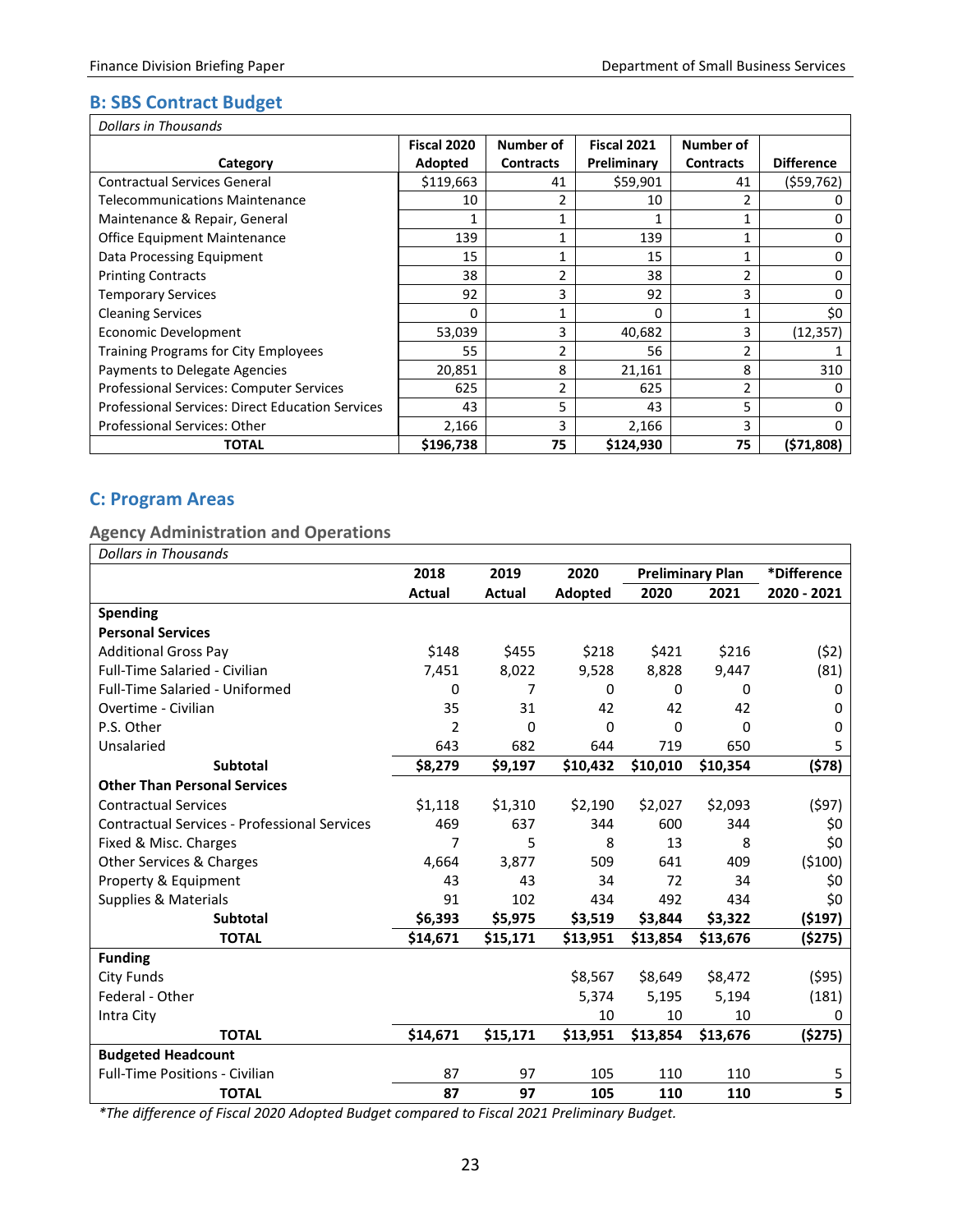## <span id="page-25-0"></span>**Business Development**

| <b>Dollars in Thousands</b>                         |               |                |          |                         |          |             |
|-----------------------------------------------------|---------------|----------------|----------|-------------------------|----------|-------------|
|                                                     | 2018          | 2019           | 2020     | <b>Preliminary Plan</b> |          | *Difference |
|                                                     | <b>Actual</b> | Actual         | Adopted  | 2020                    | 2021     | 2020 - 2021 |
| <b>Spending</b>                                     |               |                |          |                         |          |             |
| <b>Personal Services</b>                            |               |                |          |                         |          |             |
| <b>Additional Gross Pay</b>                         | \$80          | \$102          | \$61     | \$86                    | \$61     | \$0         |
| <b>Full-Time Salaried - Civilian</b>                | 4,588         | 4,224          | 4,653    | 4,734                   | 4,406    | (247)       |
| <b>Other Salaried</b>                               | 0             | 3              | 0        | 0                       | 0        | 0           |
| Overtime - Civilian                                 | 7             | 10             | 7        | 7                       | 7        |             |
| Unsalaried                                          | 271           | 187            | 409      | 386                     | 271      | (138)       |
| <b>Subtotal</b>                                     | \$4,946       | \$4,527        | \$5,131  | \$5,214                 | \$4,745  | ( \$386)    |
| <b>Other Than Personal Services</b>                 |               |                |          |                         |          |             |
| <b>Contractual Services</b>                         | \$64,533      | \$53,559       | \$15,973 | \$42,231                | \$5,232  | (\$10,742)  |
| <b>Contractual Services - Professional Services</b> | 306           | 458            | 43       | 352                     | 43       | 0           |
| Fixed & Misc. Charges                               | 4             | $\overline{2}$ | 4        | 6                       | 0        | (4)         |
| Other Services & Charges                            | 1,085         | 1,092          | 430      | 829                     | 497      | 67          |
| Property & Equipment                                | 13            | 7              | 3        | 6                       | 3        |             |
| Supplies & Materials                                | 17            | 27             | 10       | 19                      | 10       | 0           |
| <b>Subtotal</b>                                     | 65,958        | 55,145         | 16,464   | 43,443                  | 5,785    | ( \$10,679) |
| <b>TOTAL</b>                                        | \$70,904      | \$59,671       | \$21,595 | \$48,657                | \$10,530 | ( \$11,064) |
| <b>Funding</b>                                      |               |                |          |                         |          |             |
| City Funds                                          |               |                | \$17,414 | \$42,172                | \$6,705  | (\$10,710)  |
| <b>Federal - Community Development</b>              |               |                | 8        | 1,230                   | 10       |             |
| Federal - Other                                     |               |                | 4,172    | 5,254                   | 3,816    | (356)       |
| <b>TOTAL</b>                                        | \$70,904      | \$59,671       | \$21,595 | \$48,657                | \$10,530 | (\$11,064)  |
| <b>Budgeted Headcount</b>                           |               |                |          |                         |          |             |
| <b>Full-Time Positions - Civilian</b>               | 60            | 57             | 58       | 59                      | 56       | (2)         |
| <b>TOTAL</b>                                        | 64            | 57             | 58       | 59                      | 56       | (2)         |

*\*The difference of Fiscal 2020 Adopted Budget compared to Fiscal 2021 Preliminary Budget.*

## <span id="page-25-1"></span>**Contract Services: Economic Development Corporation**

| Dollars in Thousands                |          |          |          |                         |          |              |
|-------------------------------------|----------|----------|----------|-------------------------|----------|--------------|
|                                     | 2018     | 2019     | 2020     | <b>Preliminary Plan</b> |          | *Difference  |
|                                     | Actual   | Actual   | Adopted  | 2020                    | 2021     | 2020 - 2021  |
| <b>Spending</b>                     |          |          |          |                         |          |              |
| <b>Other Than Personal Services</b> |          |          |          |                         |          |              |
| <b>Contractual Services</b>         | \$51,255 | \$43,028 | \$32,934 | \$43,510                | \$20,577 | ( \$12, 357) |
| Fixed & Misc. Charges               | 8,950    | 10,683   | 0        | 0                       | 0        | 0            |
| Other Services & Charges            | 2,443    | 2,778    | 7,082    | 7,685                   | 7,082    | 0            |
| <b>TOTAL</b>                        | \$62,648 | \$56,489 | \$40,016 | \$51,195                | \$27,659 | (512, 357)   |
| <b>Funding</b>                      |          |          |          |                         |          |              |
| City Funds                          |          |          | \$28,275 | \$28,878                | \$18,434 | (59, 841)    |
| State                               |          |          | 2,000    | 2,009                   | 2,000    | 0            |
| Federal - Community Development     |          |          | 9.191    | 9,191                   | 6,675    | (2,516)      |
| Federal - Other                     |          |          | 0        | 5,877                   | 0        | 0            |
| Intra City                          |          |          | 550      | 5,240                   | 550      | 0            |
| <b>TOTAL</b>                        | \$62,648 | \$56.489 | \$40,016 | \$51,195                | \$27,659 | (\$12,357)   |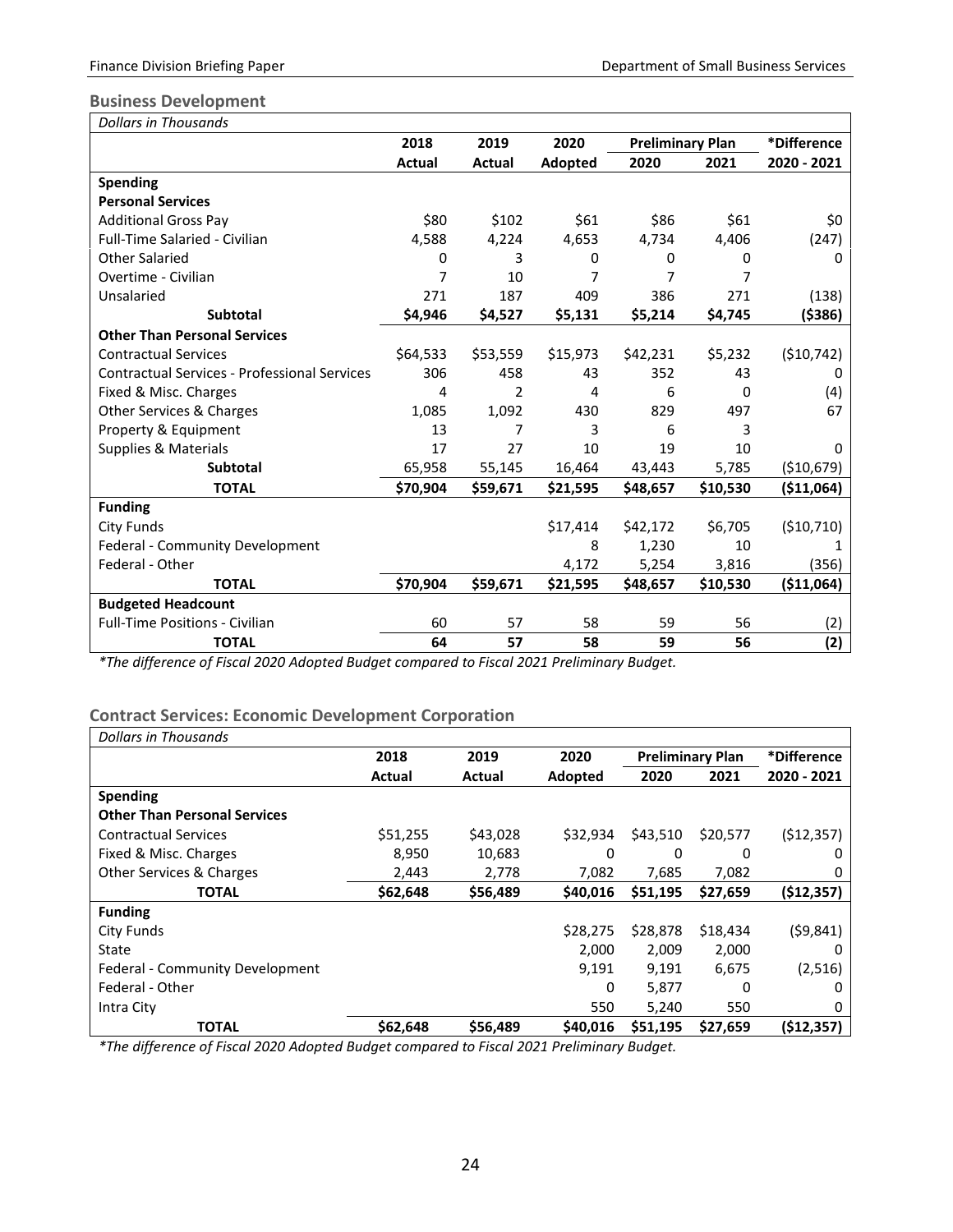## <span id="page-26-0"></span>**Contract Services: NYC & Co/Tourism Support**

| <b>Dollars in Thousands</b>         |          |          |                                 |          |          |             |  |
|-------------------------------------|----------|----------|---------------------------------|----------|----------|-------------|--|
|                                     | 2018     | 2019     | 2020<br><b>Preliminary Plan</b> |          |          | *Difference |  |
|                                     | Actual   | Actual   | Adopted                         | 2020     | 2021     | 2020 - 2021 |  |
| <b>Spending</b>                     |          |          |                                 |          |          |             |  |
| <b>Other Than Personal Services</b> |          |          |                                 |          |          |             |  |
| <b>Contractual Services</b>         | \$21,162 | \$20,950 | \$21,162                        | \$21,162 | \$21.162 | \$0         |  |
| <b>TOTAL</b>                        | \$21,162 | \$20,950 | \$21,162                        | \$21,162 | \$21,162 | \$0         |  |
| <b>Funding</b>                      |          |          |                                 |          |          |             |  |
| City Funds                          |          |          | \$21,162                        | \$21,162 | \$21,162 | \$0         |  |
| <b>TOTAL</b>                        | \$21,162 | \$20,950 | \$21,162                        | \$21,162 | \$21.162 | \$0         |  |

*\*The difference of Fiscal 2020 Adopted Budget compared to Fiscal 2021 Preliminary Budget.*

#### <span id="page-26-1"></span>**Contract Services: Other**

| Dollars in Thousands                |          |          |          |              |                         |             |
|-------------------------------------|----------|----------|----------|--------------|-------------------------|-------------|
|                                     | 2018     | 2019     | 2020     |              | <b>Preliminary Plan</b> | *Difference |
|                                     | Actual   | Actual   | Adopted  | 2020<br>2021 |                         | 2020 - 2021 |
| <b>Spending</b>                     |          |          |          |              |                         |             |
| <b>Other Than Personal Services</b> |          |          |          |              |                         |             |
| <b>Contractual Services</b>         | \$17,908 | \$16,016 | \$15,584 | \$16,063     | \$14,433                | (51, 151)   |
| Other Services & Charges            | 676      | 676      | 676      | 676          | 676                     | 0           |
| <b>TOTAL</b>                        | \$18,584 | \$16,692 | \$16,260 | \$16,739     | \$15,109                | (51, 151)   |
| <b>Funding</b>                      |          |          |          |              |                         |             |
| City Funds                          |          |          | \$14,882 | \$15,361     | \$15,109                | \$227       |
| Federal - Other                     |          |          | 1,378    | 1.378        | 0                       | (1,378)     |
| <b>TOTAL</b>                        | \$18,584 | \$16,692 | \$16,260 | \$16,739     | \$15,109                | (\$1,151)   |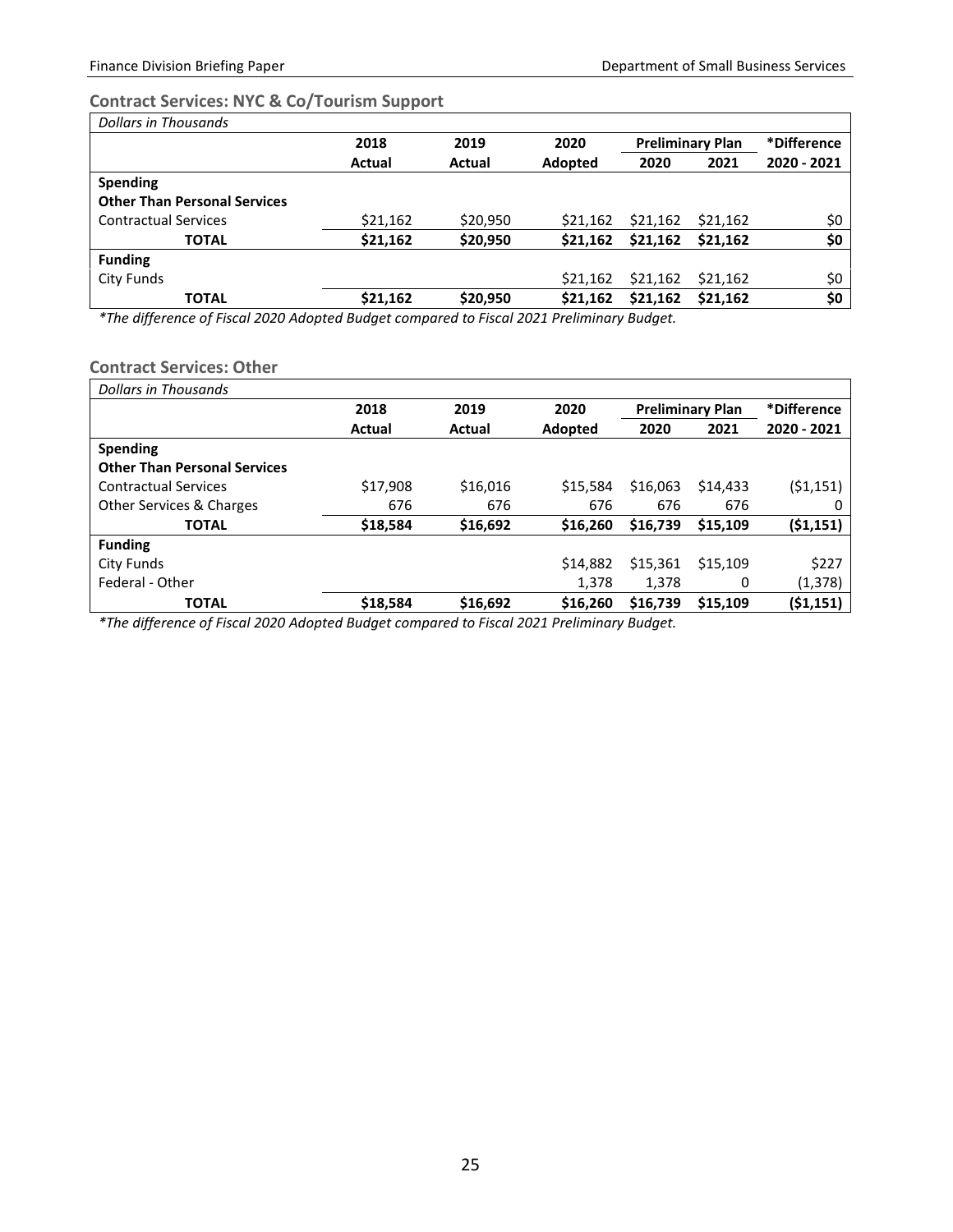# <span id="page-27-0"></span>**Economic & Financial Opportunity: MWBE**

| <b>Dollars in Thousands</b>                         |               |         |         |                         |         |             |
|-----------------------------------------------------|---------------|---------|---------|-------------------------|---------|-------------|
|                                                     | 2018          | 2019    | 2020    | <b>Preliminary Plan</b> |         | *Difference |
|                                                     | <b>Actual</b> | Actual  | Adopted | 2020                    | 2021    | 2020 - 2021 |
| <b>Spending</b>                                     |               |         |         |                         |         |             |
| <b>Personal Services</b>                            |               |         |         |                         |         |             |
| <b>Additional Gross Pay</b>                         | \$56          | \$61    | \$36    | \$36                    | \$36    | \$0         |
| <b>Full-Time Salaried - Civilian</b>                | 2,657         | 2,920   | 3,553   | 3,619                   | 3,851   | 298         |
| Overtime - Civilian                                 | 0             | 0       | 1       | 1                       | 1       | 0           |
| Unsalaried                                          | 135           | 52      | 46      | 46                      | 46      | 0           |
| <b>Subtotal</b>                                     | \$2,849       | \$3,033 | \$3,635 | \$3,701                 | \$3,934 | \$298       |
| <b>Other Than Personal Services</b>                 |               |         |         |                         |         |             |
| <b>Contractual Services</b>                         | \$3,357       | \$3,140 | \$5,165 | \$5,042                 | \$3,042 | (52, 123)   |
| <b>Contractual Services - Professional Services</b> | 494           | 158     | 2       | 145                     | 2       | 0           |
| Fixed & Misc. Charges                               | 1             | 0       | 4       | 4                       | 4       | 0           |
| Other Services & Charges                            | 430           | 693     | 68      | 237                     | 68      | 0           |
| Property & Equipment                                | 3             | 0       | 3       | 3                       | 3       |             |
| <b>Supplies &amp; Materials</b>                     | 24            | 16      | 26      | 14                      | 26      | 0           |
| <b>Subtotal</b>                                     | \$4,309       | \$4,007 | \$5,268 | \$5,444                 | \$3,146 | (52, 123)   |
| <b>TOTAL</b>                                        | \$7,157       | \$7,041 | \$8,903 | \$9,145                 | \$7,079 | (51, 824)   |
| <b>Funding</b>                                      |               |         |         |                         |         |             |
| <b>City Funds</b>                                   |               |         | \$8,704 | \$8,946                 | \$6,880 | ( \$1,824)  |
| Federal - Other                                     |               |         | 199     | 199                     | 199     | 0           |
| <b>TOTAL</b>                                        | \$7,157       | \$7,041 | \$8,903 | \$9,145                 | \$7,079 | (\$1,824)   |
| <b>Budgeted Headcount</b>                           |               |         |         |                         |         |             |
| <b>Full-Time Positions - Civilian</b>               | 39            | 44      | 51      | 50                      | 50      | (1)         |
| <b>TOTAL</b>                                        | 39            | 44      | 51      | 50                      | 50      | (1)         |

*\*The difference of Fiscal 2020 Adopted Budget compared to Fiscal 2021 Preliminary Budget.*

# <span id="page-27-1"></span>**Economic & Financial Opportunity: Labor Services**

| Dollars in Thousands                                |        |        |         |                         |      |             |  |
|-----------------------------------------------------|--------|--------|---------|-------------------------|------|-------------|--|
|                                                     | 2018   | 2019   | 2020    | <b>Preliminary Plan</b> |      | *Difference |  |
| Dollars in Thousands                                | Actual | Actual | Adopted | 2020                    | 2021 | 2020 - 2021 |  |
| <b>Other Than Personal Services</b>                 |        |        |         |                         |      |             |  |
| <b>Contractual Services - Professional Services</b> | \$50   | \$0    | \$0     | \$0                     | \$0  | \$0         |  |
| Other Services & Charges                            | 99     | 0      | 0       | 0                       | 0    | 0           |  |
| Property & Equipment                                | 1      | 0      | 0       | 0                       | 0    |             |  |
| <b>TOTAL</b>                                        | \$149  | \$0    | \$0     | \$0                     | \$0  | \$0         |  |
| <b>Funding</b>                                      |        |        |         |                         |      |             |  |
| City Funds                                          |        |        | \$0     | \$0                     | \$0  | \$0         |  |
| Federal - Other                                     |        |        | 0       | 0                       | 0    |             |  |
| <b>TOTAL</b>                                        | \$149  | \$0    | \$0     | \$0                     | \$0  | \$0         |  |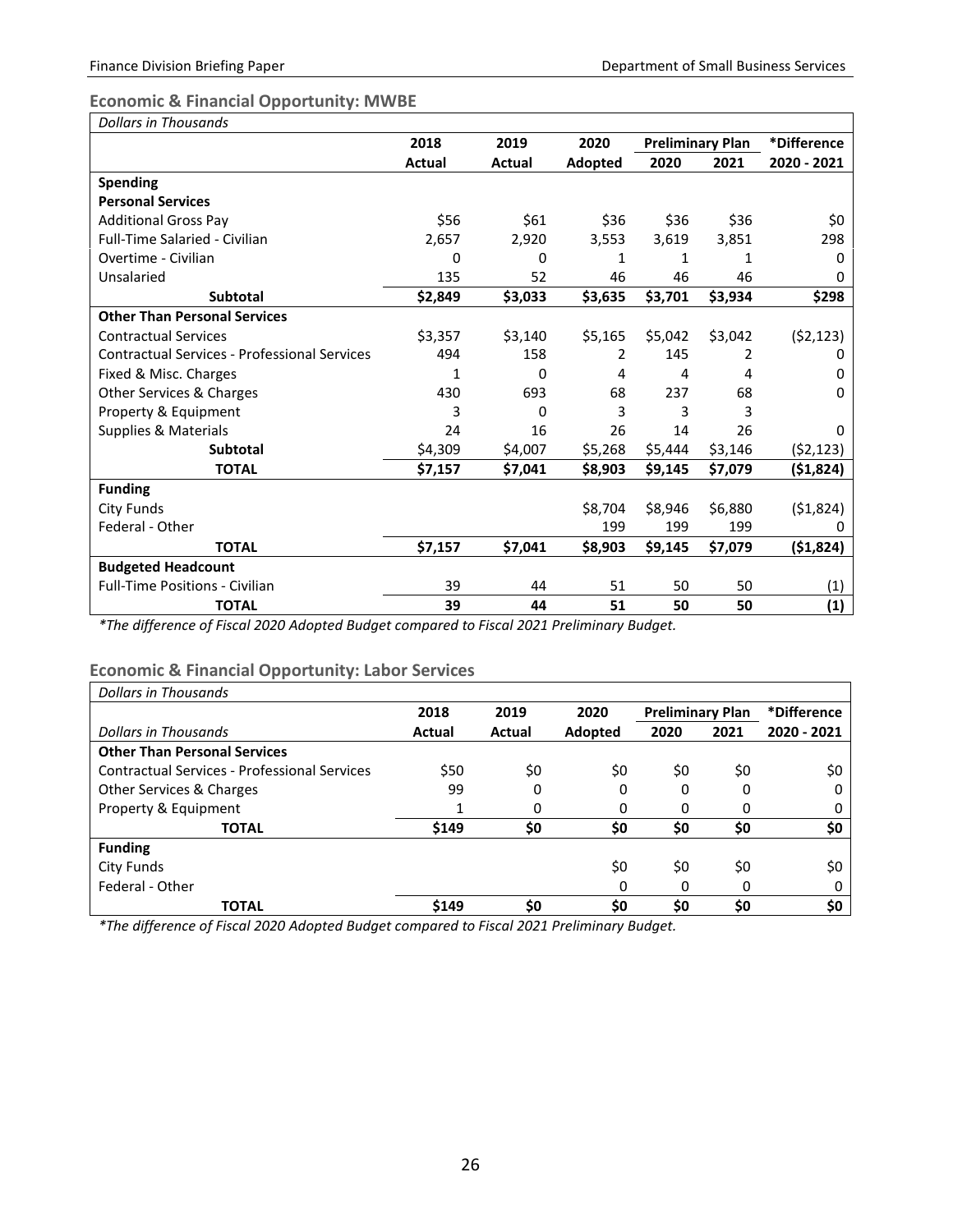## <span id="page-28-0"></span>**Neighborhood Development**

| <b>Dollars in Thousands</b>                         |          |          |          |                         |         |             |
|-----------------------------------------------------|----------|----------|----------|-------------------------|---------|-------------|
|                                                     | 2018     | 2019     | 2020     | <b>Preliminary Plan</b> |         | *Difference |
| Dollars in Thousands                                | Actual   | Actual   | Adopted  | 2020                    | 2021    | 2020 - 2021 |
| <b>Spending</b>                                     |          |          |          |                         |         |             |
| <b>Personal Services</b>                            |          |          |          |                         |         |             |
| <b>Additional Gross Pay</b>                         | \$42     | \$29     | \$12     | \$12                    | \$12    | \$0         |
| <b>Full-Time Salaried - Civilian</b>                | 1,632    | 1,751    | 2,032    | 2,081                   | 2,112   | 80          |
| Overtime - Civilian                                 | 15       | 12       | 16       | 16                      | 16      | 0           |
| Unsalaried                                          | 653      | 417      | 397      | 397                     | 398     | 1           |
| <b>Subtotal</b>                                     | \$2,341  | \$2,208  | \$2,457  | \$2,506                 | \$2,537 | \$80        |
| <b>Other Than Personal Services</b>                 |          |          |          |                         |         |             |
| <b>Contractual Services</b>                         | \$7,794  | \$8,331  | \$16,110 | \$9,080                 | \$4,605 | ( \$11,504) |
| <b>Contractual Services - Professional Services</b> | 65       | 282      | 0        | 211                     | 0       | 0           |
| Fixed & Misc. Charges                               | 0        | 0        | 2        | 2                       | 2       | $\Omega$    |
| Other Services & Charges                            | 56       | 333      | 25       | 54                      | 25      | 0           |
| Property & Equipment                                | 11       | 0        | 9        | 9                       | 9       |             |
| Supplies & Materials                                | 5        | 4        | 8        | 5                       | 8       | $\Omega$    |
| <b>Subtotal</b>                                     | \$7,931  | \$8,949  | \$16,153 | \$9,360                 | \$4,648 | ( \$11,504) |
| <b>TOTAL</b>                                        | \$10,272 | \$11,158 | \$18,610 | \$11,866                | \$7,185 | ( \$11,424) |
| <b>Funding</b>                                      |          |          |          |                         |         |             |
| <b>City Funds</b>                                   |          |          | \$16,505 | \$9,550                 | \$5,076 | (511, 429)  |
| Federal - Community Development                     |          |          | 2,105    | 2,316                   | 2,110   | 5           |
| <b>TOTAL</b>                                        | \$10,272 | \$11,158 | \$18,610 | \$11,866                | \$7,185 | (511, 424)  |
| <b>Budgeted Headcount</b>                           |          |          |          |                         |         |             |
| <b>Full-Time Positions - Civilian</b>               | 22       | 24       | 25       | 23                      | 23      | (2)         |
| <b>TOTAL</b>                                        | 22       | 24       | 25       | 23                      | 23      | (2)         |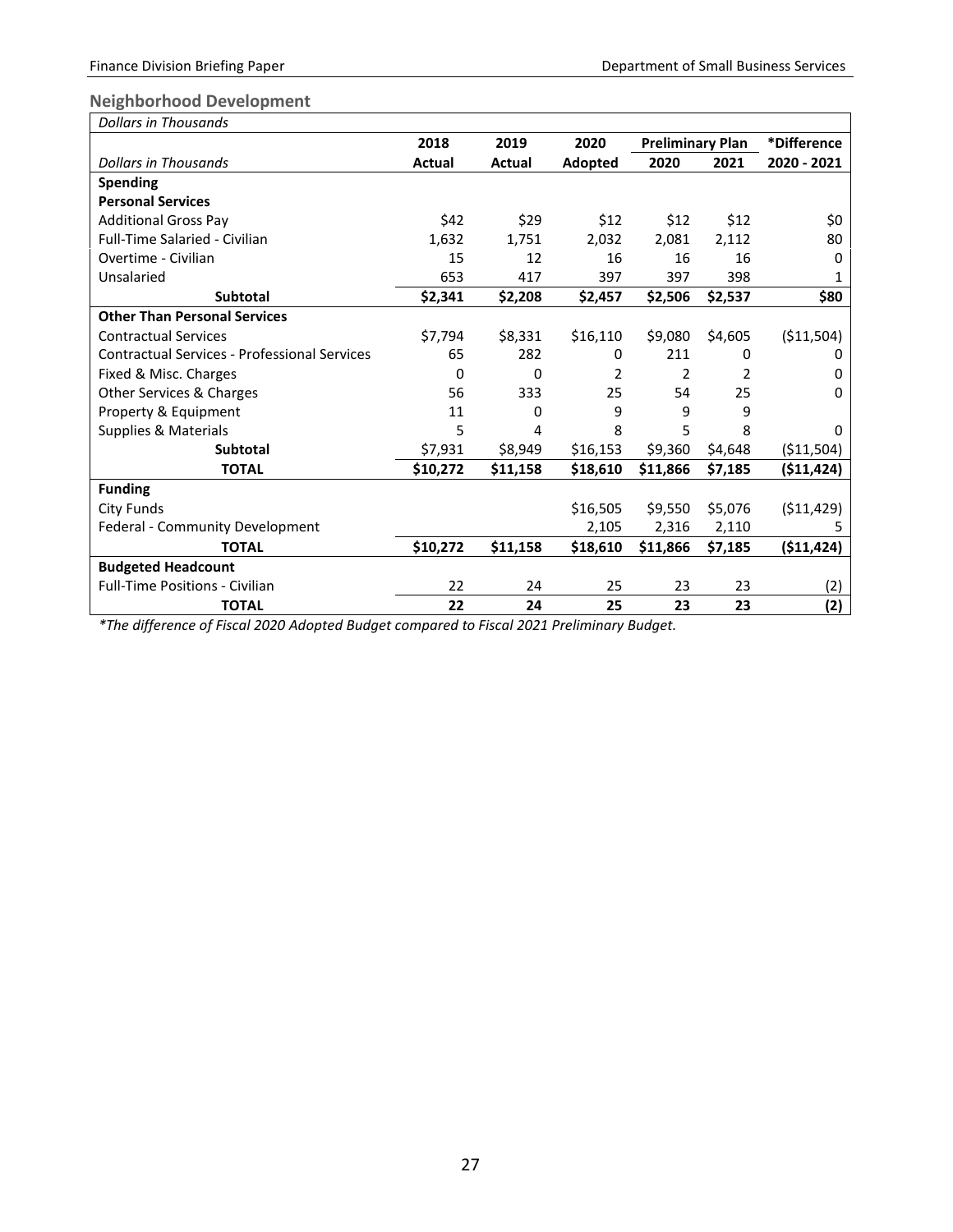#### <span id="page-29-0"></span>**Workforce Development**

| <b>Dollars in Thousands</b>                |          |          |                |                         |          |              |
|--------------------------------------------|----------|----------|----------------|-------------------------|----------|--------------|
|                                            | 2018     | 2019     | 2020           | <b>Preliminary Plan</b> |          | *Difference  |
| <b>Dollars in Thousands</b>                | Actual   | Actual   | Adopted        | 2020                    | 2021     | 2020 - 2021  |
| <b>Spending</b>                            |          |          |                |                         |          |              |
| <b>Personal Services</b>                   |          |          |                |                         |          |              |
| <b>Additional Gross Pay</b>                | \$140    | \$113    | \$34           | \$45                    | \$34     | \$0          |
| <b>Full-Time Salaried - Civilian</b>       | 4,228    | 4,326    | 7,091          | 6,742                   | 5,305    | (1,786)      |
| Overtime - Civilian                        | 0        | 0        | $\Omega$       | 0                       | 0        |              |
| Unsalaried                                 | 842      | 523      | 1,050          | 1,042                   | 1,012    | (38)         |
| <b>Subtotal</b>                            | \$5,210  | \$4,962  | \$8,175        | \$7,829                 | \$6,351  | ( \$1,824)   |
| <b>Other Than Personal Services</b>        |          |          |                |                         |          |              |
| <b>Contractual Services</b>                | \$51,086 | 46,464   | 84,786         | 83,142                  | 50,951   | ( \$33, 835) |
| <b>Contractual Services - Professional</b> | 44       | 380      | 2,445          | 3,969                   | 2,445    |              |
| <b>Services</b>                            |          |          |                |                         |          | 0            |
| Fixed & Misc. Charges                      | 4        | 1        | $\overline{2}$ | $\overline{2}$          | 2        | 0            |
| Property & Equipment                       | 68       | 17       | 6              | 48                      | 6        | 0            |
| Other Services & Charges                   | 5,196    | 5,545    | 228            | 3,798                   | 286      | 58           |
| Supplies & Materials                       | 6        | 8        | 41             | 144                     | 41       | 0            |
| <b>Subtotal</b>                            | \$56,404 | \$52,415 | \$87,507       | \$91,103                | \$53,730 | ( \$33,777)  |
| <b>TOTAL</b>                               | \$61,614 | \$57,377 | \$95,682       | \$98,932                | \$60,081 | ( \$35,601)  |
| <b>Funding</b>                             |          |          |                |                         |          |              |
| <b>City Funds</b>                          |          |          | \$65,777       | \$68,247                | \$29,950 | ( \$35, 827) |
| State                                      |          |          | 41             | 41                      | 0        | (41)         |
| Federal - Other                            |          |          | 29,125         | 30,109                  | 29,658   | 534          |
| Federal - Community Development            |          |          | 110            | 110                     | 110      | 0            |
| <b>Other Categorical</b>                   |          |          | 630            | 425                     | 364      | (266)        |
| <b>TOTAL</b>                               | \$61,614 | \$57,377 | \$95,682       | \$98,932                | \$60,081 | ( \$35,601)  |
| <b>Budgeted Headcount</b>                  |          |          |                |                         |          |              |
| <b>Full-Time Positions - Civilian</b>      | 48       | 66       | 84             | 82                      | 62       | (22)         |
| <b>TOTAL</b>                               | 48       | 66       | 84             | 82                      | 62       | (22)         |

*\*The difference of Fiscal 2020 Adopted Budget compared to Fiscal 2021 Preliminary Budget.*

## <span id="page-29-1"></span>**D: Fiscal 2020 Council Initiatives**

**Chamber on the Go and Small Business Assistance.** This initiative provides various levels of assistance to entrepreneurs and small businesses in all five boroughs. The initiative funds outreach efforts that help increase businesses access to a variety of services inside and outside of their workplace. The services provided through this initiative include, but are not limited to, pro-bono legal assistance, technical and financing assistance, business counseling, financial literacy, referrals to other governmental resources and support, and assistance with affordable healthcare enrollment opportunities.

**Day Laborer Workforce Initiative.** Funds for this initiative are used for the expansion and development of day laborer centers to provide citywide services to day laborers across the five boroughs. These services include dignified physical space for day laborers to meet, referrals to jobs or support services, legal services to address issues such as wage theft, as well as workforce training and development.

**Job Training and Placement Initiative.** Service providers in this initiative provide a mix of job training and/or placement services to union workers, under-employed and long-term unemployed individuals, immigrant and minority populations, and/or low-income individuals in general. These services are focused on improving participants' career prospects through a mix of trainings, job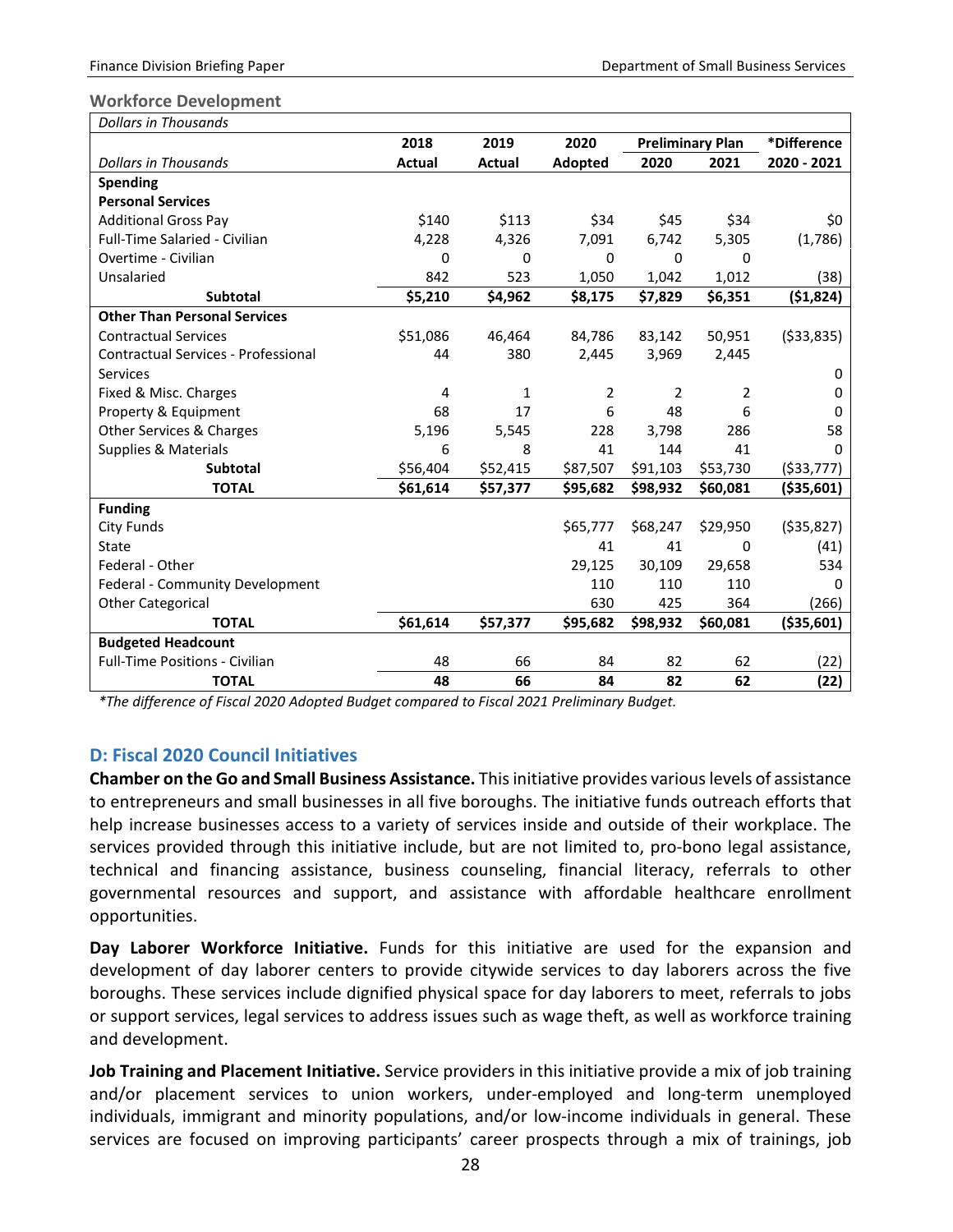placement, and small business technical assistance. Other programs provided through the initiative include ESOL classes, GED preparation, computer literacy, and general work readiness preparation and may be focused on specific industries such as food retail and childcare provision.

**Made in NYC.** This initiative gives companies branding and marketing assistance to increase sales and create jobs. Through the Made in NYC website, manufacturers get a platform to advertise their products, expand their markets to reach more customers, find local suppliers and contractors, extend into new supply chains, and educate consumers. Funding is used for sourcing assistance program, marketing and advertising assistance to the manufacturing sector, increasing public awareness of NYC's manufacturing sector through targeted PR strategy and to strengthen Made in NYC's organizational capacity to achieve its mission.

**MWBE Leadership Association.** Funding for this initiative provides for a range of services to increase the capacity of MWBEs, including guidance on government contracting for potential or City-certified MWBEs; assistance in connecting MWBEs to potential customers; aid in the development of bids and proposals; assistance in securing project financing and bonding; and the promotion and marketing of the City's MWBE program**.**

**Neighborhood Development Grant Initiative.** This initiative helps meet the need for neighborhoodlevel economic development, job creation and retention and community investment. Funds can be used for any one of five purposes: (1) Business Attraction and Retention; (2) Merchant Organizing/Business Improvement District Formation; (3) District Marketing/Local Tourism Initiatives; (4) Placemaking/Plaza/Public Space, Activation/Public Art; and (5) Organizational Development/Project Management Support.

**Worker Cooperative Business Development Initiative.** This initiative supports the creation of jobs in worker cooperatives by coordinating education and training resources and by providing technical, legal, and financial assistance. The initiative funds a comprehensive citywide effort to reach cooperative entrepreneurs, provide for the start-up of new worker cooperative small businesses, and assist existing cooperatives. The initiative offers workforce development and concrete skills for unemployed, underemployed and discouraged workers in high-needs neighborhoods.

**Construction Site Safety Training.** This initiative provides funding for construction site safety training, education, outreach and referral services for construction workers and subcontractors employed at permitted building and demolition projects in the City, and supports the development of a construction worker apprenticeship program.